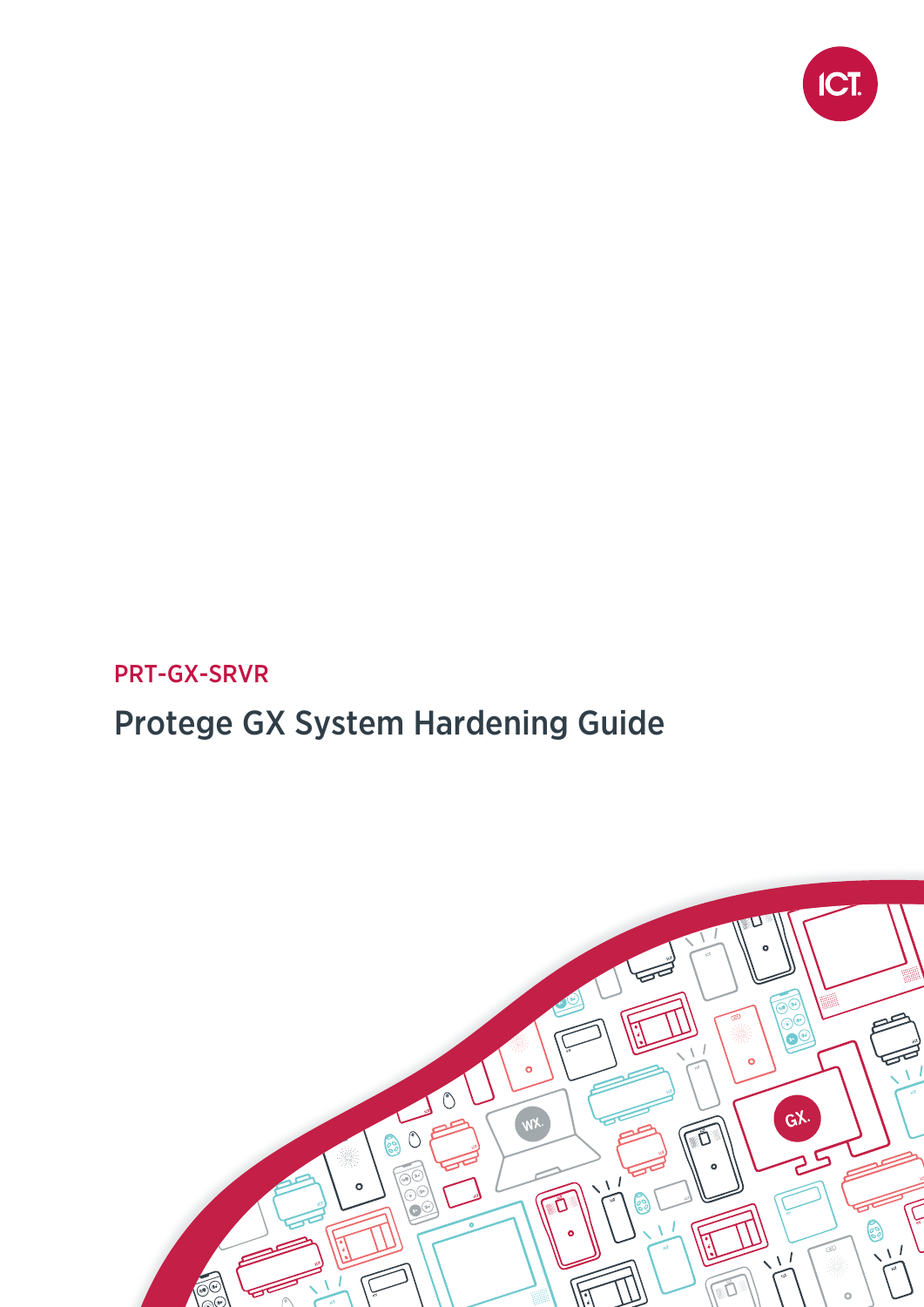The specifications and descriptions of products and services contained in this document were correct at the time of printing. Integrated Control Technology Limited reserves the right to change specifications or withdraw products without notice. No part of this document may be reproduced, photocopied, or transmitted in any form or by any means (electronic or mechanical), for any purpose, without the express written permission of Integrated Control Technology Limited. Designed and manufactured by Integrated Control Technology Limited, Protege® and the Protege® Logo are registered trademarks of Integrated Control Technology Limited. All other brand or product names are trademarks or registered trademarks of their respective holders.

Copyright © Integrated Control Technology Limited 2003-2022. All rights reserved.

Last Published: 10-Jan-22 09:54 AM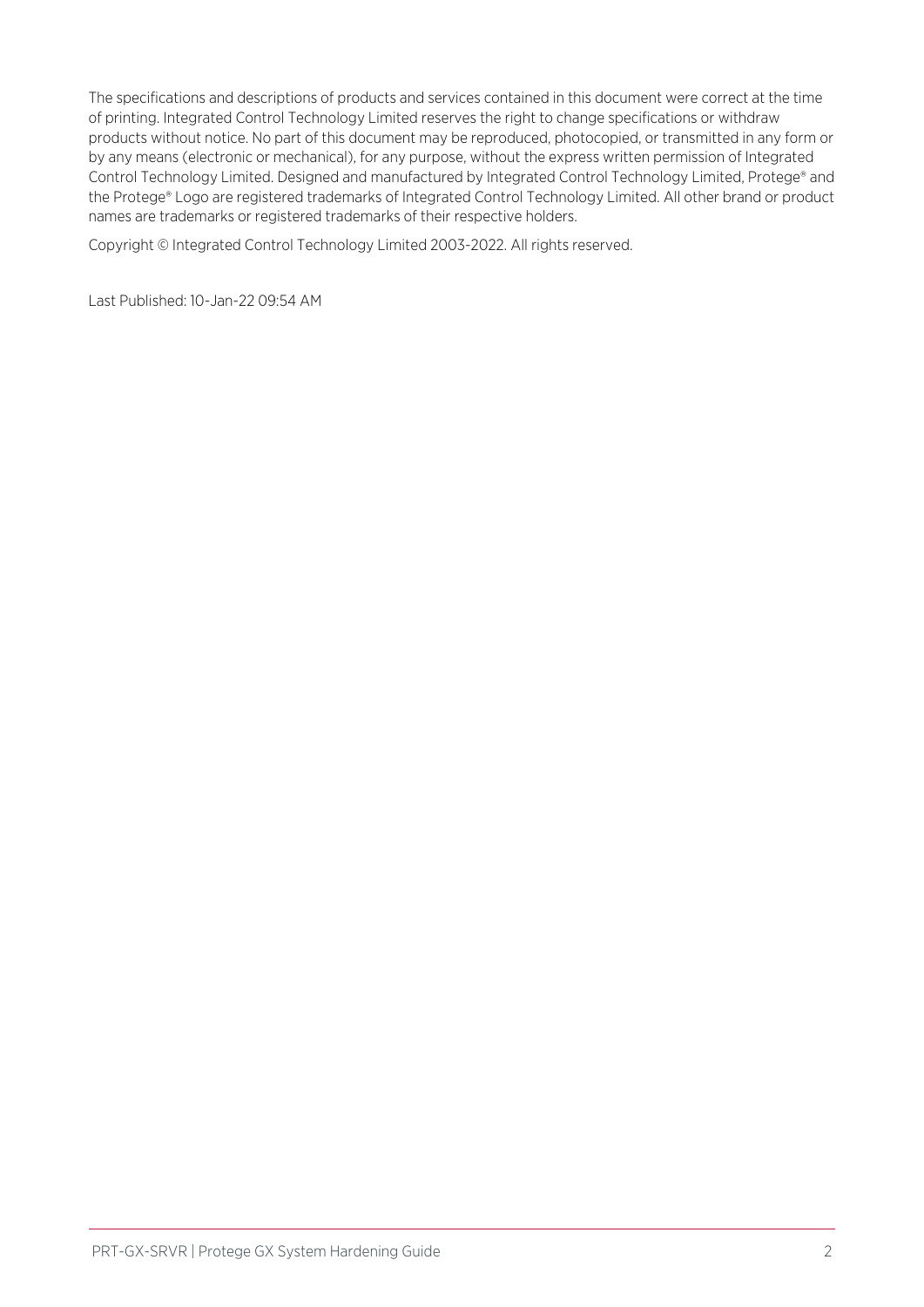# **Contents**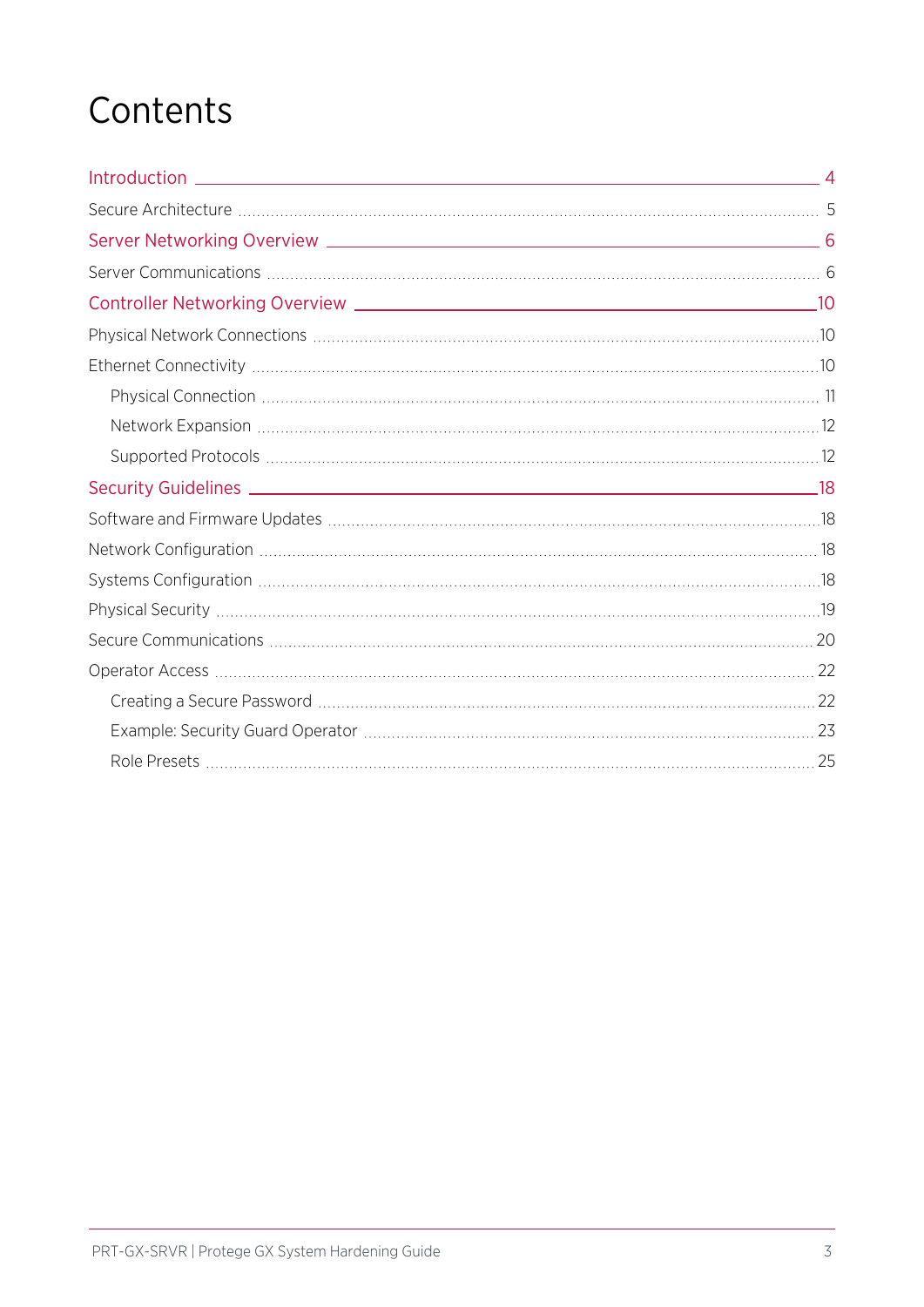# <span id="page-3-0"></span>Introduction

Protege GX is a complex and powerful system which is central to the functioning of the facilities where it is installed. It provides centralized control over building security and automation, and often contains a large amount of personal user data. All of this can make the Protege GX system a valuable target for malicious parties, such as external hackers or dishonest employees.

To mitigate the risk of a security incident or data breach, ICT strongly recommends that you proactively harden the Protege GX system before an incident occurs. System hardening is a process of identifying and mitigating potential vulnerabilities to reduce the 'attack surface' of the entire system. This should ideally be carried out by the security system installer or network administrator during the initial installation, and reviewed at regular intervals to ensure that best practices are still being met.

This document is intended to provide a useful reference guide for hardening the Protege GX system. It includes:

- ⦁ Overviews of the system architecture, including details about the protocols and ports which may be used by the Protege GX server and controller.
- ⦁ Guidelines and recommendations for improving system security.
- References to other documents (such as installation manuals and application notes) which contain instructions for enabling Protege GX security features.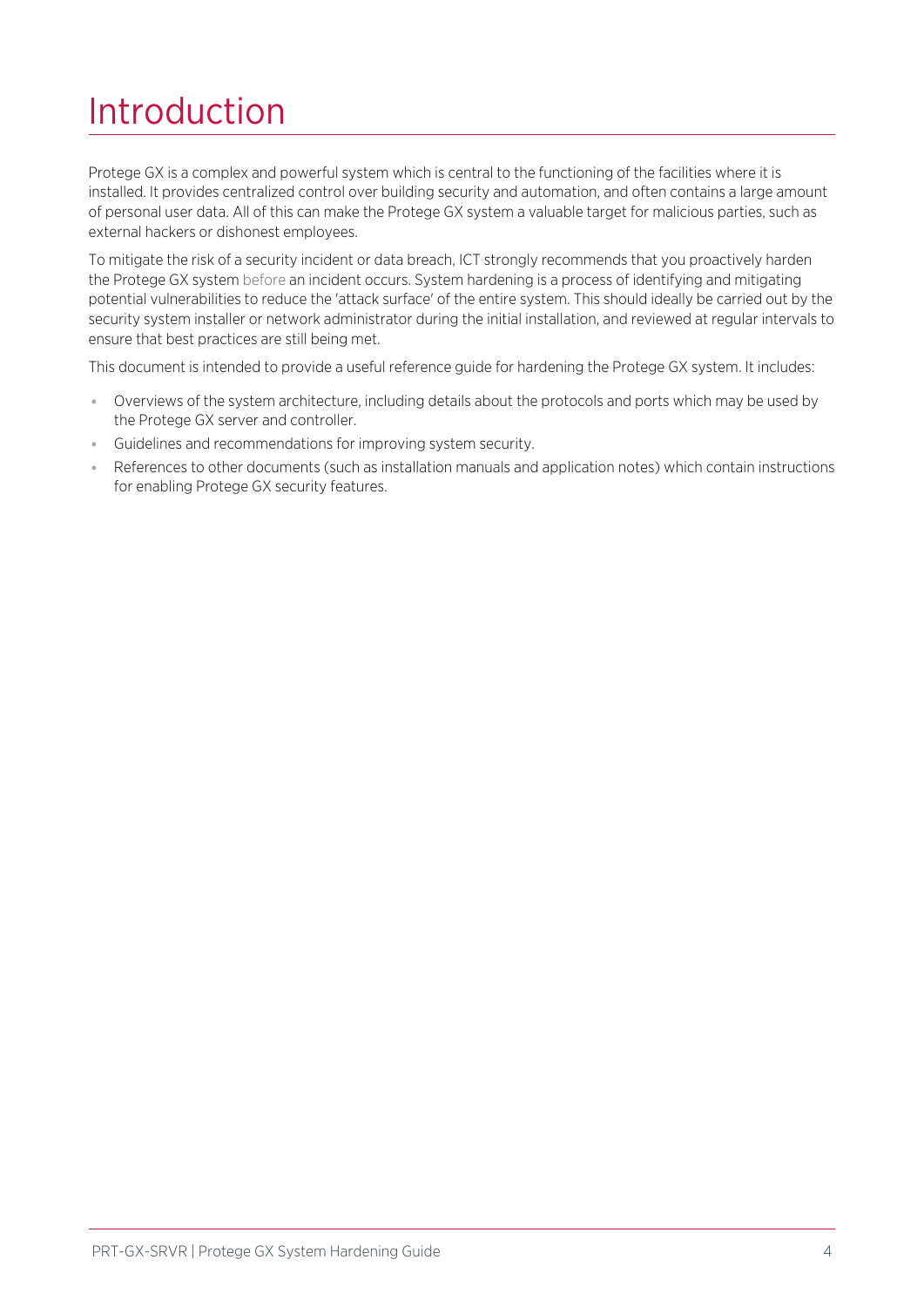# <span id="page-4-0"></span>Secure Architecture

The Protege GX system is secure by design and features end-to-end encryption of data. The diagram below shows how each part of the communication chain is encrypted in a standard installation.



Some encryption features must be enabled separately or are only available in certain configurations. For [more](#page-19-0) information, see Secure [Communications](#page-19-0) (page 20).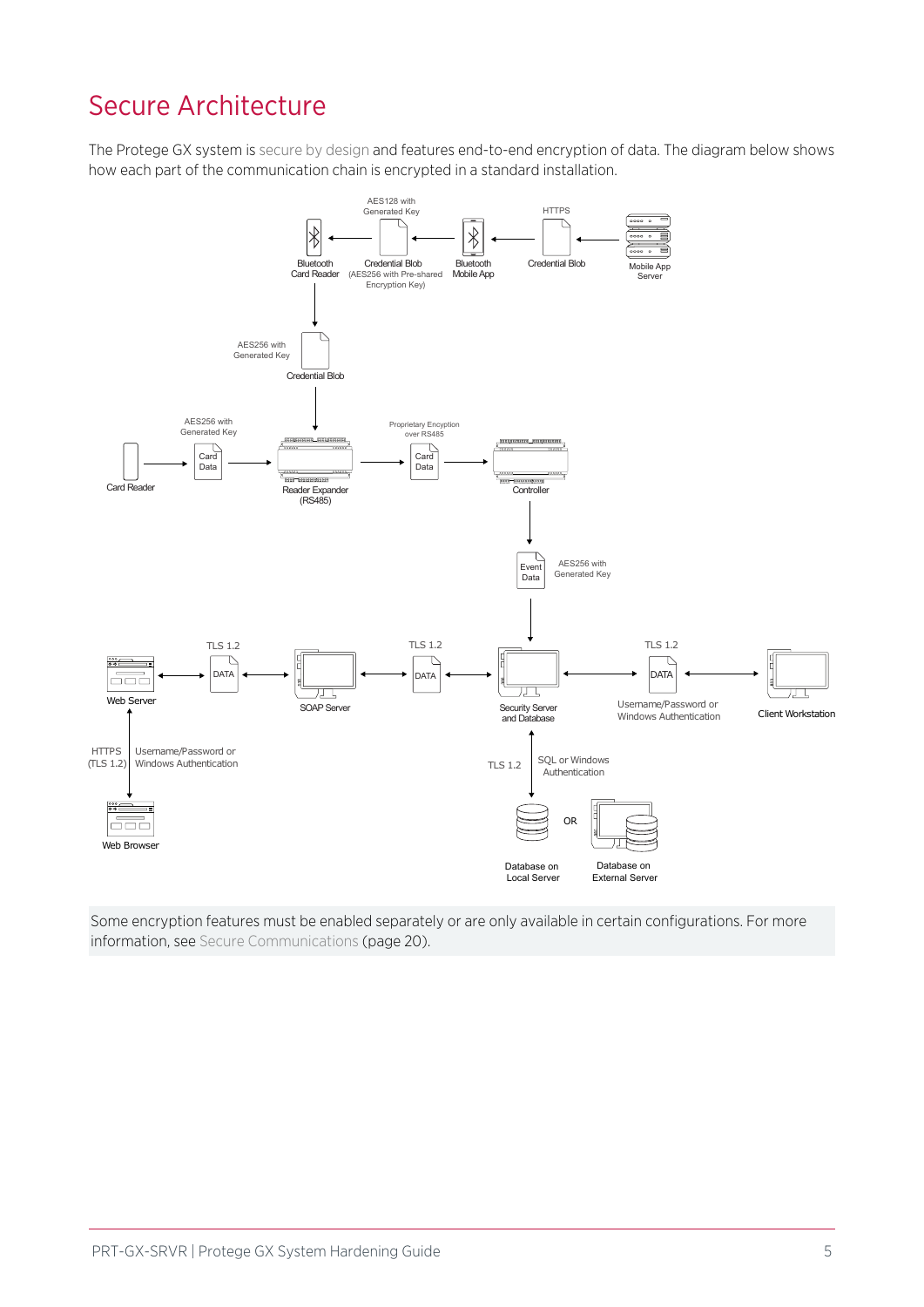# <span id="page-5-0"></span>Server Networking Overview

The Protege GX server communicates with a number of components, including:

- ⦁ Controllers, either on the same network or over the internet.
- ⦁ The SQL databases for saving and retrieving configuration and events.
- ⦁ Local and remote client software.
- Via the Protege GX SOAP service:
	- The Protege GX web client and Protege mobile app.
	- The ICT Data Sync Service.
	- Third-party web clients and other components required for specific integrations.



## <span id="page-5-1"></span>Server Communications

The communication paths listed below may need to be opened or forwarded in the firewall for Protege GX to function correctly.

#### Server-Database Communications

| <b>From</b>  | Τo         | <b>Default</b><br><b>Port</b> | Protocol | <b>Description</b>                                                                                                                                                                                  |
|--------------|------------|-------------------------------|----------|-----------------------------------------------------------------------------------------------------------------------------------------------------------------------------------------------------|
| Data Service | SQL Server | 1433                          | ГСР      | Store programming in SQL database. Transfer<br>programming to controllers.<br>Port is configurable by editing the config file for<br>the service. See the Protege GX Server<br>Installation Manual. |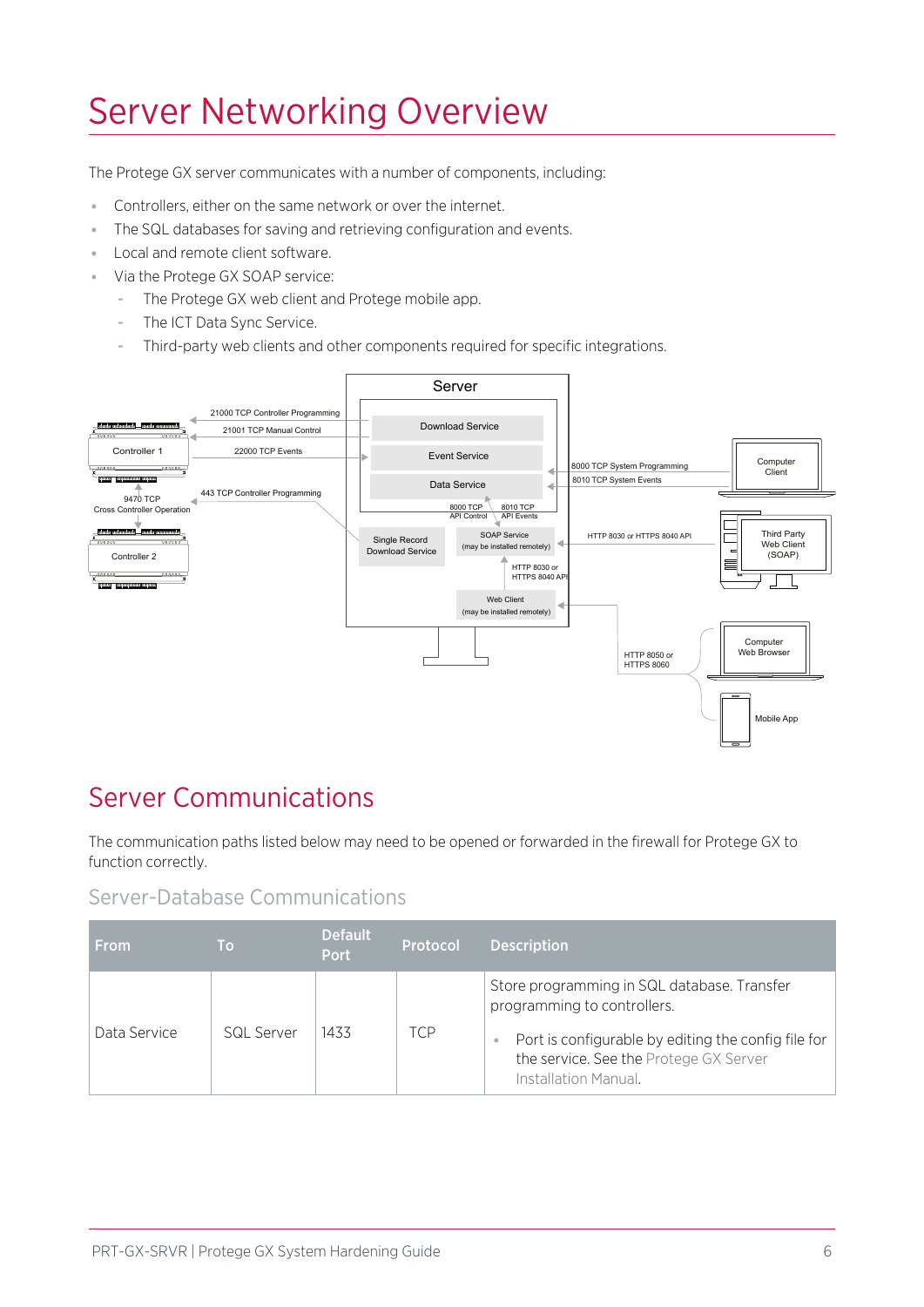| <b>From</b>                          | <b>To</b>  | <b>Default</b><br><b>Port</b> | <b>Protocol</b> | <b>Description</b>                                                                                                                                                                                  |
|--------------------------------------|------------|-------------------------------|-----------------|-----------------------------------------------------------------------------------------------------------------------------------------------------------------------------------------------------|
| Event Service                        | SQL Server | 1433                          | <b>TCP</b>      | Store system events and status updates in SQL<br>database.<br>Port is configurable by editing the config file for<br>the service. See the Protege GX Server<br>Installation Manual.                 |
| Download<br>Service                  | SQI Server | 1433                          | <b>TCP</b>      | Store programming in SQL database. Transfer<br>programming to controllers.<br>Port is configurable by editing the config file for<br>the service. See the Protege GX Server<br>Installation Manual. |
| Single Record<br>Download<br>Service | SQL Server | 1433                          | <b>TCP</b>      | Store programming in SQL database. Transfer<br>programming to controllers.<br>Port is configurable by editing the config file for<br>the service. See the Protege GX Server<br>Installation Manual. |

#### Server-Client Communications

| <b>From</b> | <b>To</b>       | <b>Default</b><br><b>Port</b> | <b>Protocol</b> | <b>Description</b>                                                                                                                                                   |
|-------------|-----------------|-------------------------------|-----------------|----------------------------------------------------------------------------------------------------------------------------------------------------------------------|
| Client      | Data<br>Service | 8000                          | <b>TCP</b>      | Communications between client and server for logging<br>in to, programming and controlling the system.<br>Port is configurable during installation of Protege<br>GX. |
| Client      | Data<br>Service | 8010                          | <b>TCP</b>      | Communications between client and server for<br>retrieving report data.<br>Port is configurable during installation of Protege<br>GX.                                |

#### Server-Controller Communications

| <b>From</b>         | <b>To</b>        | <b>Default</b><br><b>Port</b> | Protocol   | <b>Description</b>                                                                                                     |
|---------------------|------------------|-------------------------------|------------|------------------------------------------------------------------------------------------------------------------------|
| Download<br>Service | Controller       | 21000                         | <b>TCP</b> | Download system programming to controllers.<br>Port is configurable in the software and<br>controller settings.        |
| Download<br>Service | Controller       | 21001                         | <b>TCP</b> | Download manual control commands to controllers.<br>Port is configurable in the software and<br>controller settings.   |
| Controller          | Event<br>Service | 22000                         | <b>TCP</b> | Send system events and status to the event server.<br>Port is configurable in the software and<br>controller settings. |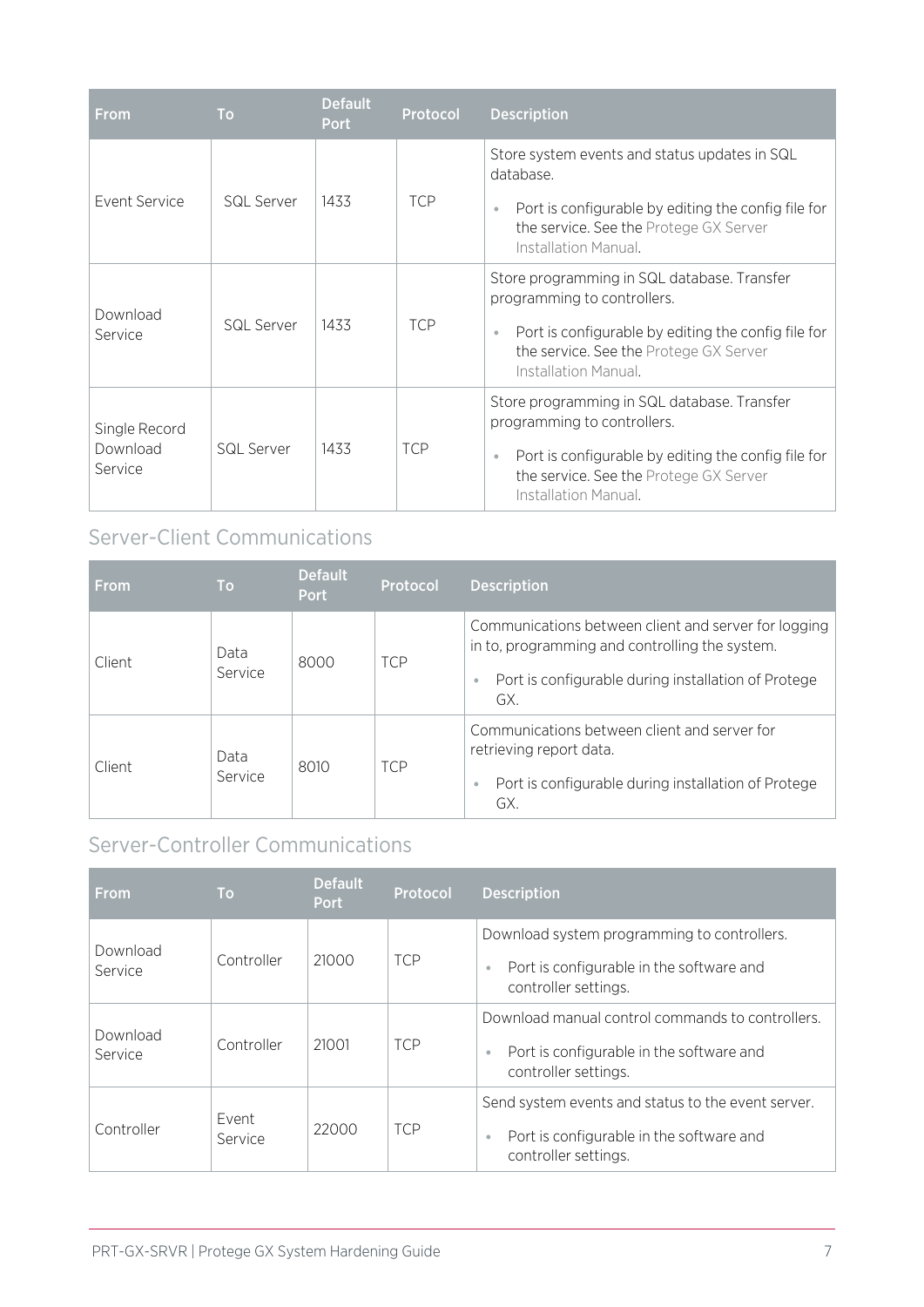| <b>From</b>                          | Τo         | <b>Default</b><br><b>Port</b> | Protocol   | <b>Description</b>                                                                                                                                                                                                                         |
|--------------------------------------|------------|-------------------------------|------------|--------------------------------------------------------------------------------------------------------------------------------------------------------------------------------------------------------------------------------------------|
| Single Record<br>Download<br>Service | Controller | 443                           | <b>TCP</b> | Download system programming to controllers.<br>Port is configurable in the software and<br>controller settings.<br>When connecting to an older controller, port 80<br>is used temporarily to upgrade the controller<br>from HTTP to HTTPS. |

#### SOAP and Web Client Communications

| From                | To                  | <b>Default</b><br>Port | Protocol                                                                   | <b>Description</b>                                                                                              |
|---------------------|---------------------|------------------------|----------------------------------------------------------------------------|-----------------------------------------------------------------------------------------------------------------|
| SOAP Service        | Data Service        | 8000                   | <b>TCP</b>                                                                 | Communications between SOAP service and<br>server for logging in to, programming and<br>controlling the system. |
|                     |                     |                        |                                                                            | Port is configurable during installation of<br>Protege GX.                                                      |
| <b>SOAP Service</b> | Data Service        | 8010                   | <b>TCP</b>                                                                 | Communications between SOAP service and<br>server for retrieving report data.                                   |
|                     |                     |                        |                                                                            | Port is configurable during installation of<br>Protege GX.                                                      |
|                     |                     |                        | <b>HTTP</b><br><b>TCP</b>                                                  | Web interface for viewing, controlling and<br>programming Protege GX systems.                                   |
| Web Client          | <b>SOAP Service</b> | 8030                   |                                                                            | Port is configurable during installation of the<br>SOAP service.                                                |
| Third-Party Web     | <b>SOAP Service</b> | 8030                   | <b>HTTP</b><br>SOAP                                                        | Custom application for viewing, controlling and<br>programming Protege GX systems.                              |
| Client (SOAP)       |                     |                        |                                                                            | Port is configurable during installation of the<br>SOAP service.                                                |
| ICT Data Sync       |                     | <b>HTTP</b>            | Application for synchronizing the Protege GX<br>system with external data. |                                                                                                                 |
| Service             | <b>SOAP Service</b> | 8030                   | SOAP                                                                       | Port is configurable during installation of the<br>SOAP service.                                                |
|                     | <b>SOAP Service</b> | 8040                   | <b>HTTPS</b><br><b>TCP</b>                                                 | Web interface for viewing, controlling and<br>programming Protege GX systems.                                   |
| Web Client          |                     |                        |                                                                            | Port is configurable during installation of the<br>$\bullet$<br>SOAP service.                                   |
| Third-Party Web     |                     |                        | <b>HTTPS</b>                                                               | Custom application for viewing, controlling and<br>programming Protege GX systems.                              |
| Client (SOAP)       | SOAP Service        | 8040                   | SOAP                                                                       | Port is configurable during installation of the<br>$\bullet$<br>SOAP service.                                   |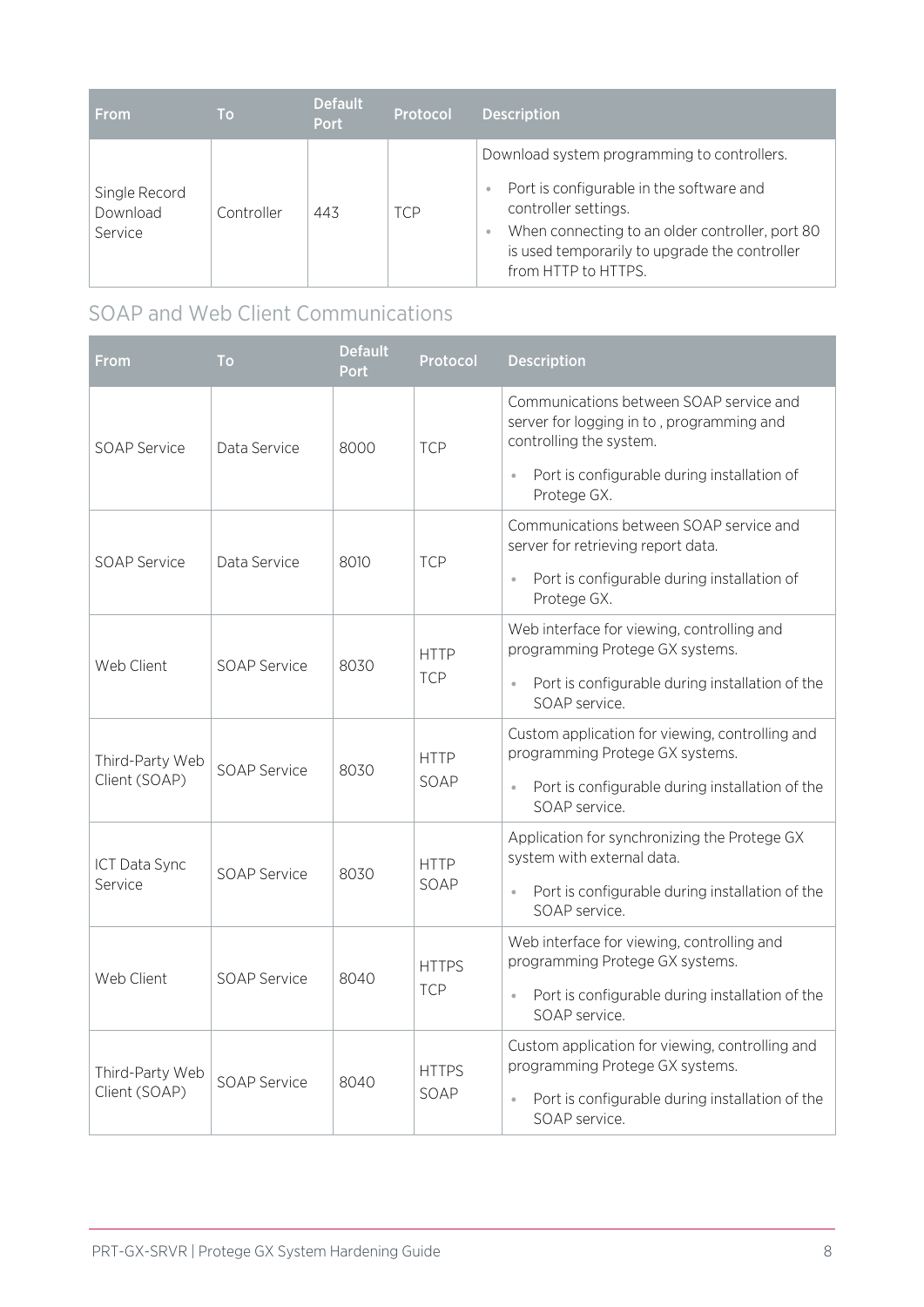| From                     | To                  | <b>Default</b><br><b>Port</b> | Protocol                   | <b>Description</b>                                                                                                                                                      |
|--------------------------|---------------------|-------------------------------|----------------------------|-------------------------------------------------------------------------------------------------------------------------------------------------------------------------|
| ICT Data Sync<br>Service | <b>SOAP Service</b> | 8040                          | <b>HTTPS</b><br>SOAP       | Application for synchronizing the Protege GX<br>system with external data.<br>Port is configurable during installation of the<br>$\bullet$<br>SOAP service.             |
| Web Browser              | Web Client          | 8050                          | <b>HTTP</b><br><b>TCP</b>  | Web interface for viewing, controlling and<br>programming Protege GX systems.<br>Port is configurable during installation of the<br>$\ddot{\phantom{a}}$<br>web client. |
| Mobile App               | Web Client          | 8050                          | <b>HTTP</b><br><b>TCP</b>  | Mobile app for viewing, controlling and<br>programming Protege GX systems.<br>Port is configurable during installation of the<br>web client.                            |
| Web Browser              | Web Client          | 8060                          | <b>HTTPS</b><br><b>TCP</b> | Web interface for viewing, controlling and<br>programming Protege GX systems.<br>Port is configurable during installation of the<br>$\ddot{\phantom{a}}$<br>web client. |
| Mobile App               | Web Client          | 8060                          | <b>HTTPS</b><br><b>TCP</b> | Mobile app for viewing, controlling and<br>programming Protege GX systems.<br>Port is configurable during installation of the<br>$\bullet$<br>web client.               |

#### Integration Communications

Each integration has its own specific architecture and requirements. For more information, see the relevant application note. Ports and protocols used for integrations are disabled by default.

#### Miscellaneous

| <b>From</b>  | <b>To</b>                  | <b>Default</b><br><b>Port</b> | Protocol    | <b>Description</b>                                                                                            |
|--------------|----------------------------|-------------------------------|-------------|---------------------------------------------------------------------------------------------------------------|
| Data Service | <b>SMTP Mail</b><br>Server | 25                            | <b>SMTP</b> | Send emails from the Protege GX server.<br>Port is configurable in the software.                              |
| Client       | SIP Server                 | 5060                          | <b>UDP</b>  | Connect to a PBX SIP server to make and<br>receive calls.<br>Port is configurable in the software.<br>$\circ$ |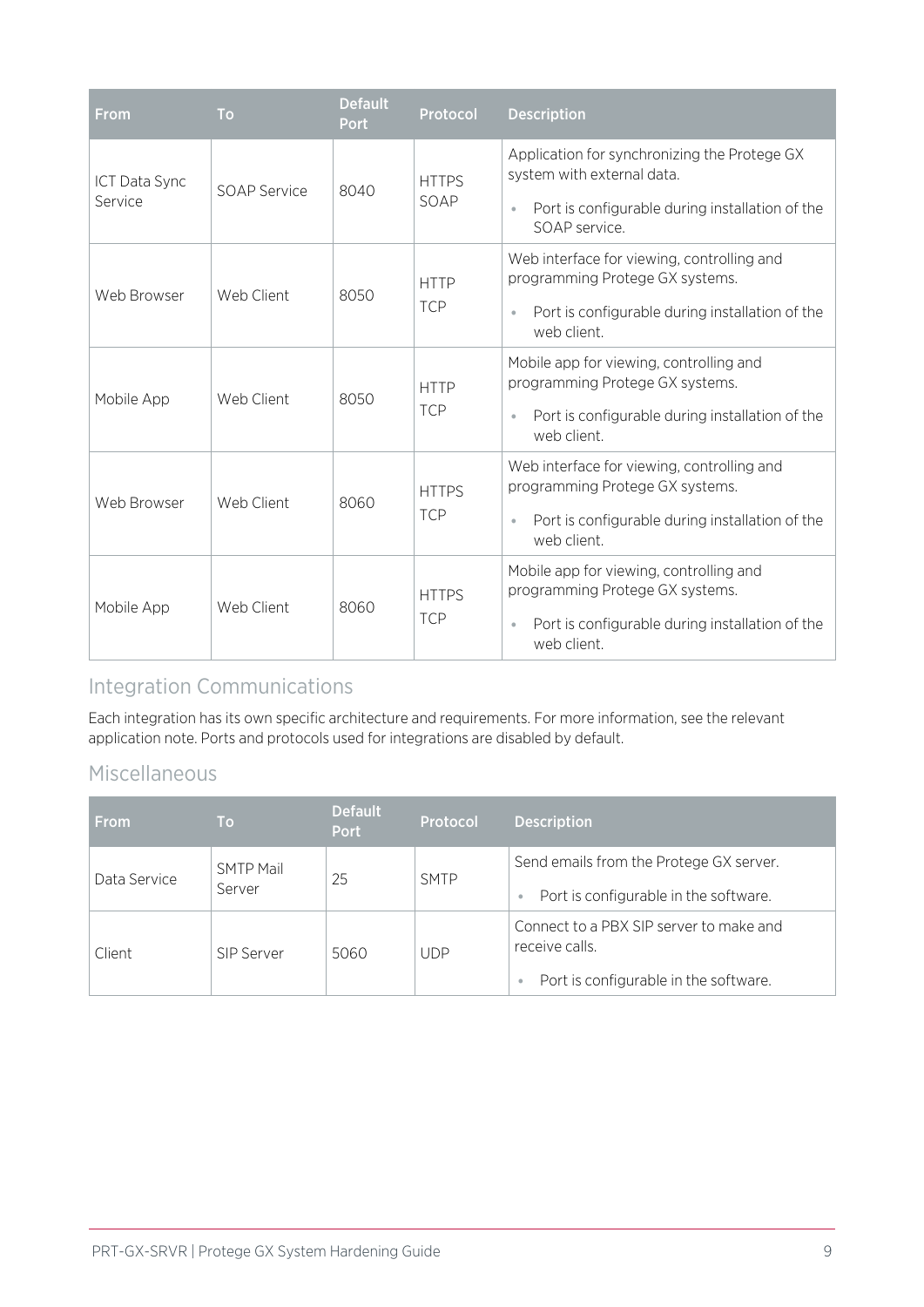# <span id="page-9-0"></span>Controller Networking Overview

# <span id="page-9-1"></span>Physical Network Connections

Protege controllers incorporate two main networking technologies - ethernet and RS-485 - and several supplementary technologies. Below is a summary of the externally available network ports on Protege controllers.

| <b>Physical Network</b><br><b>Connection</b> | <b>Notes</b>                                                                                                                                                                                                                                                                                                                                            |
|----------------------------------------------|---------------------------------------------------------------------------------------------------------------------------------------------------------------------------------------------------------------------------------------------------------------------------------------------------------------------------------------------------------|
| RJ45 ethernet port                           | Single 10/100 base T ethernet connection.<br>$\bullet$<br>Available on all controller variants.<br>$\bullet$<br>PoE available on some variants.<br>$\ddot{\phantom{a}}$                                                                                                                                                                                 |
| <b>USB</b>                                   | Single USB port capable of supporting a single secondary physically connected<br>$\bullet$<br>ethernet adaptor.<br>Capable of supporting an external 4G cellular modem providing wireless ethernet<br>connectivity.                                                                                                                                     |
| 3G cellular modem                            | Internal 3G cellular modem providing wireless ethernet connectivity.<br>$\circ$<br>Factory option, not available on all models.<br>$\bullet$                                                                                                                                                                                                            |
| RS-485 port 1                                | RS-485 network dedicated to communicating with ICT module hardware using a<br>$\bullet$<br>proprietary protocol.                                                                                                                                                                                                                                        |
| RS-485 port 2                                | RS-485 network dedicated to communicating with ICT card reader hardware<br>$\bullet$<br>using a proprietary protocol.<br>Can be configured to communicate with industry standard Wiegand or OSDP card<br>$\bullet$<br>readers.<br>Can also be configured to communicate with specific third-party hardware using<br>$\bullet$<br>proprietary protocols. |
| RS-485 port 3                                | RS-485 network dedicated to communicating with ICT card reader hardware<br>$\bullet$<br>using a proprietary protocol.<br>Can be configured to communicate with industry standard Wiegand or OSDP card<br>$\bullet$<br>readers.<br>Can also be configured to communicate with specific third-party hardware using<br>$\bullet$<br>proprietary protocols. |
| PSTN modem                                   | Provided on some models for dial out only. There is no dial in ability provided by<br>$\bullet$<br>the controller.<br>Use is restricted to sending Contact ID or SIA messages to security monitoring<br>$\circ$<br>stations.<br>Not available on all models.<br>$\bullet$                                                                               |

# <span id="page-9-2"></span>Ethernet Connectivity

Protege controllers use ethernet to communicate with a server for system configuration, with other controllers, and with proprietary user interface hardware.

- ⦁ Controllers incorporate the Embedded Compact 7 variant of the Microsoft Windows operating system. All ethernet network activity is managed through the operating system's underlying protocol stack.
- ⦁ The Microsoft Windows firewall is enabled and active on all interfaces.
- ⦁ All ethernet interfaces have promiscuous mode disabled by default. Promiscuous mode will be enabled only if the onboard RJ45 interface is configured to support the Otis high level elevator protocol.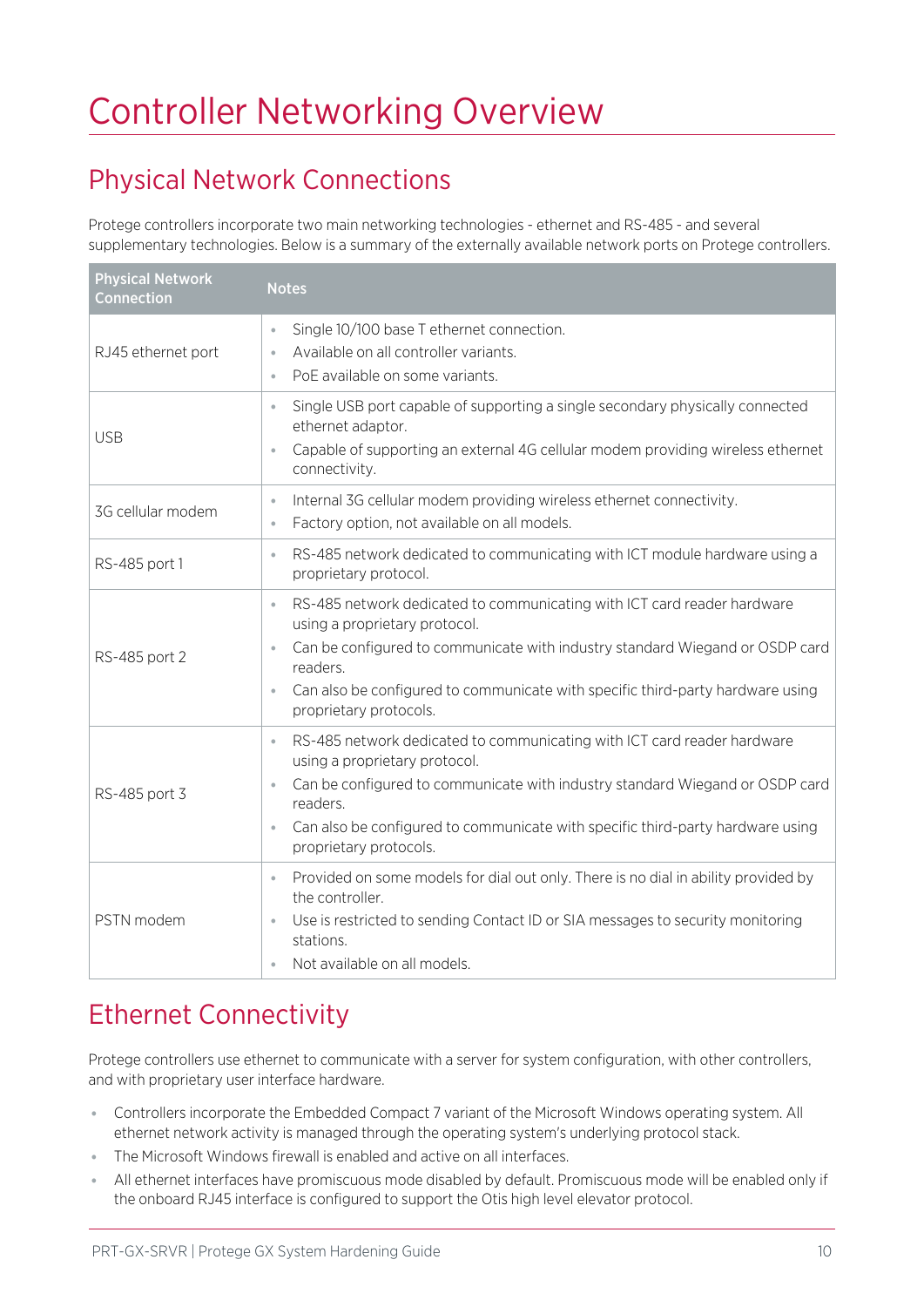<span id="page-10-0"></span>⦁ Controllers are configured with IPV4 addresses only. Each controller is shipped with the default IP address 192.168.1.2.

### Physical Connection

Typically controllers are connected through a network switch to a host server. The network frequently includes peripheral devices such as entry stations. Depending on the network configuration, the controllers may also be exposed to a wider network or the internet.



On a small system the controller may be connected directly to the host PC or server.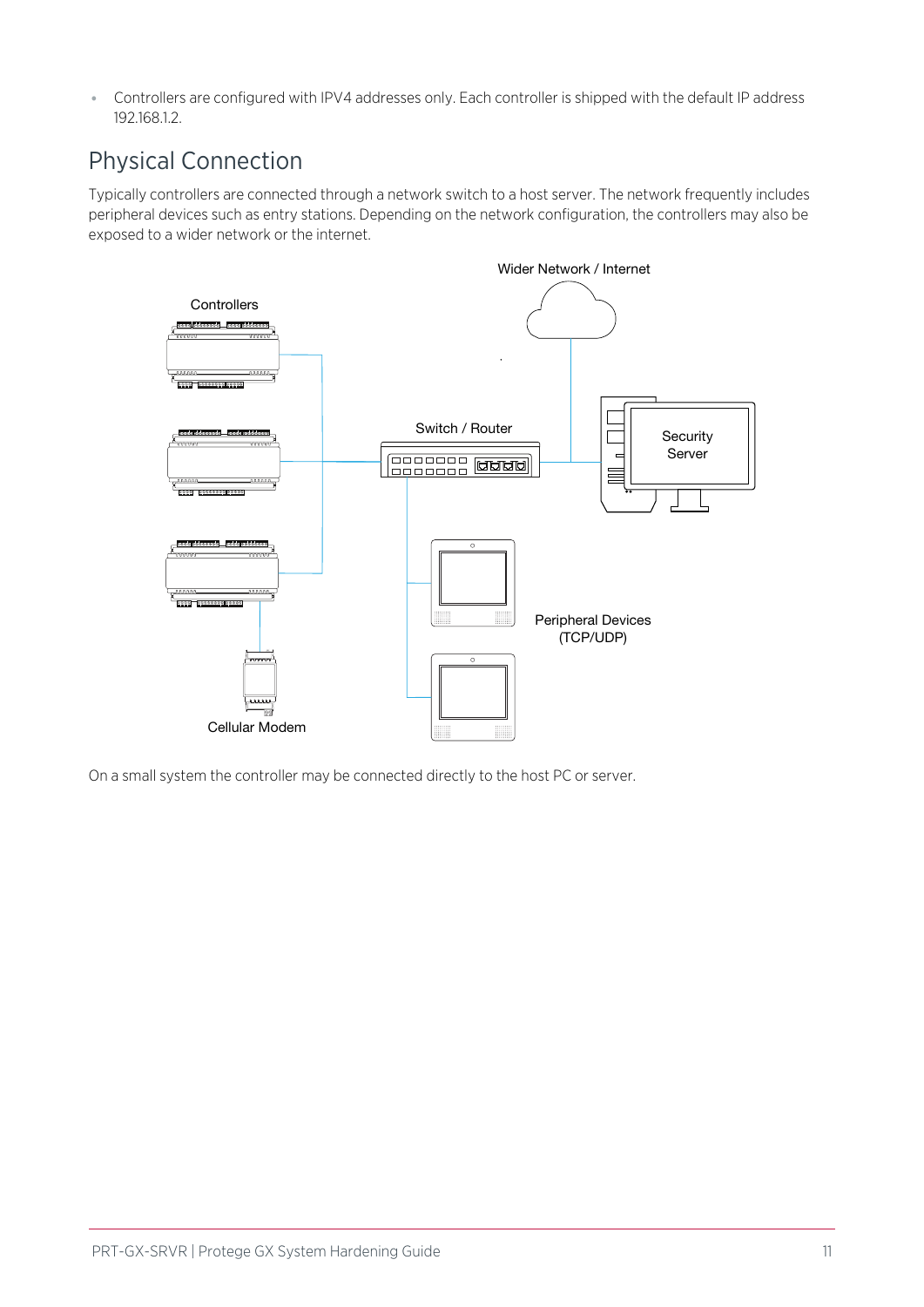### <span id="page-11-0"></span>Network Expansion

The PRT-MNR2-DIN network repeater module may be used to expand the controller's module network. The network repeater module provides a UDP interface to the controller for connection with a remote RS-485 module network. The network repeater recognizes only a single proprietary protocol for communicating with ICT peripheral modules.



Isolated RS-485 Networks

### <span id="page-11-1"></span>Supported Protocols

The following communication protocols are supported on the controller.

#### Standard Protocols

| Protocol         | <b>Default</b><br><b>Port</b> | Description / Notes                                                                                                                                                                             |
|------------------|-------------------------------|-------------------------------------------------------------------------------------------------------------------------------------------------------------------------------------------------|
| <b>TCP</b>       |                               |                                                                                                                                                                                                 |
| <b>UDP</b>       |                               |                                                                                                                                                                                                 |
| <b>ICMP</b>      |                               | Ping functionality is disabled by default.                                                                                                                                                      |
|                  |                               | From firmware version 2.08.1221, Telnet is permanently disabled on the controller.                                                                                                              |
| 23<br>Telnet     |                               | Prior to this version, Telnet is disabled by default. It may be intentionally enabled during<br>non-standard system analysis to provide access to the Windows console and shell.                |
|                  |                               | From firmware version 2.08.1221, FTP is permanently disabled on the controller.                                                                                                                 |
| 21<br><b>FTP</b> |                               | Prior to this version, FTP is disabled by default. It may be intentionally enabled during<br>non-standard system analysis to provide access to the underlying file system of the<br>controller. |
| <b>DNS</b>       | 53                            |                                                                                                                                                                                                 |
| <b>DDNS</b>      | 80/443                        | Disabled by default. Port depends on the HTTP or HTTPS port.                                                                                                                                    |
| <b>DHCP</b>      | 67/68                         |                                                                                                                                                                                                 |
| <b>NTP</b>       | 123                           |                                                                                                                                                                                                 |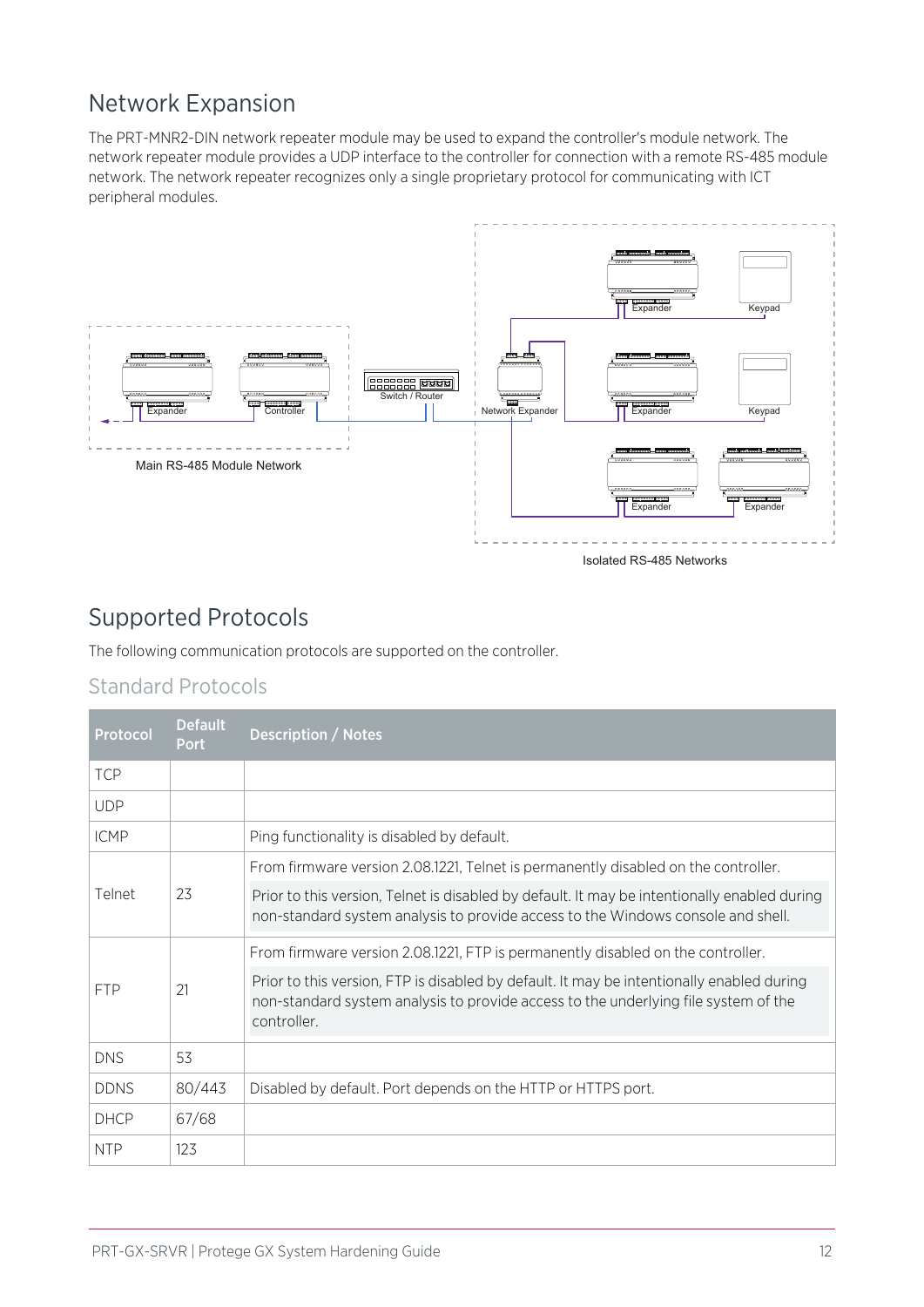| <b>Default</b><br>Protocol<br><b>Port</b> | <b>Description / Notes</b>                                                                                                                                                                                                                                                                                                                                                                                                                                                                                                                                                                                                                                                                                                                                                                                                                                                                                                                                                                                                                                                                                                                                                                                                                                                                                                                                                                                    |
|-------------------------------------------|---------------------------------------------------------------------------------------------------------------------------------------------------------------------------------------------------------------------------------------------------------------------------------------------------------------------------------------------------------------------------------------------------------------------------------------------------------------------------------------------------------------------------------------------------------------------------------------------------------------------------------------------------------------------------------------------------------------------------------------------------------------------------------------------------------------------------------------------------------------------------------------------------------------------------------------------------------------------------------------------------------------------------------------------------------------------------------------------------------------------------------------------------------------------------------------------------------------------------------------------------------------------------------------------------------------------------------------------------------------------------------------------------------------|
| <b>HTTP</b><br>80                         | The controller incorporates a built-in web server used for some system configuration.<br>HTTPS is the factory default protocol for this interface.                                                                                                                                                                                                                                                                                                                                                                                                                                                                                                                                                                                                                                                                                                                                                                                                                                                                                                                                                                                                                                                                                                                                                                                                                                                            |
|                                           | Port is configurable in the controller web interface<br>$\bullet$                                                                                                                                                                                                                                                                                                                                                                                                                                                                                                                                                                                                                                                                                                                                                                                                                                                                                                                                                                                                                                                                                                                                                                                                                                                                                                                                             |
| 443<br><b>HTTPS</b>                       | Factory default for the built-in web interface using TLS 1.2. Custom third-party or self-<br>signed HTTPS certificates can be installed by the user.<br>Port is configurable in the controller web interface<br>$\bullet$<br>The controller's advertized ciphers are:<br>TLS_ECDHE_ECDSA_WITH_AES_128_GCM_SHA256_P256<br>TLS_ECDHE_ECDSA_WITH_AES_128_GCM_SHA256_P384<br>TLS_ECDHE_ECDSA_WITH_AES_128_GCM_SHA256_P521<br>TLS_ECDHE_ECDSA_WITH_AES_256_GCM_SHA384_P384<br>$\qquad \qquad =$<br>TLS_ECDHE_ECDSA_WITH_AES_256_GCM_SHA384_P521<br>TLS_ECDHE_ECDSA_WITH_AES_128_CBC_SHA256_P256<br>$\overline{\phantom{a}}$<br>TLS ECDHE ECDSA WITH AES 128 CBC SHA256 P384<br>-                                                                                                                                                                                                                                                                                                                                                                                                                                                                                                                                                                                                                                                                                                                                   |
|                                           | TLS ECDHE ECDSA WITH AES 128 CBC SHA256 P521<br>$\overline{\phantom{a}}$<br>TLS ECDHE ECDSA WITH AES 256 CBC SHA384 P384<br>-<br>TLS_ECDHE_ECDSA_WITH_AES_256_CBC_SHA384_P521<br>$\overline{\phantom{a}}$<br>TLS_ECDHE_RSA_WITH_AES_128_CBC_SHA256_P256<br>-<br>TLS_ECDHE_RSA_WITH_AES_128_CBC_SHA256_P384<br>$\qquad \qquad =$<br>TLS_ECDHE_RSA_WITH_AES_128_CBC_SHA256_P521<br>-<br>TLS_ECDHE_RSA_WITH_AES_256_CBC_SHA384_P256<br>$\overline{\phantom{a}}$<br>TLS_ECDHE_RSA_WITH_AES_256_CBC_SHA384_P384<br>-<br>TLS_ECDHE_RSA_WITH_AES_256_CBC_SHA384_P521<br>$\qquad \qquad =$<br>TLS_RSA_WITH_NULL_SHA256<br>TLS_RSA_WITH_AES_128_CBC_SHA256<br>TLS RSA WITH AES 256 CBC SHA256<br>TLS_ECDHE_ECDSA_WITH_AES_128_CBC_SHA_P256<br>TLS_ECDHE_ECDSA_WITH_AES_128_CBC_SHA_P384<br>TLS_ECDHE_ECDSA_WITH_AES_128_CBC_SHA_P521<br>TLS_ECDHE_ECDSA_WITH_AES_256_CBC_SHA_P256<br>-<br>TLS_ECDHE_ECDSA_WITH_AES_256_CBC_SHA_P384<br>TLS_ECDHE_ECDSA_WITH_AES_256_CBC_SHA_P521<br>TLS ECDHE RSA WITH AES 128 CBC SHA P256<br>$\bar{ }$<br>TLS_ECDHE_RSA_WITH_AES_128_CBC_SHA_P384<br>-<br>TLS_ECDHE_RSA_WITH_AES_128_CBC_SHA_P521<br>TLS_ECDHE_RSA_WITH_AES_256_CBC_SHA_P256<br>-<br>TLS_ECDHE_RSA_WITH_AES_256_CBC_SHA_P384<br>$\overline{\phantom{a}}$<br>TLS_ECDHE_RSA_WITH_AES_256_CBC_SHA_P521<br>For more information, see Application Note 314: Configuring HTTPS Connection to the<br>Protege GX Controller. |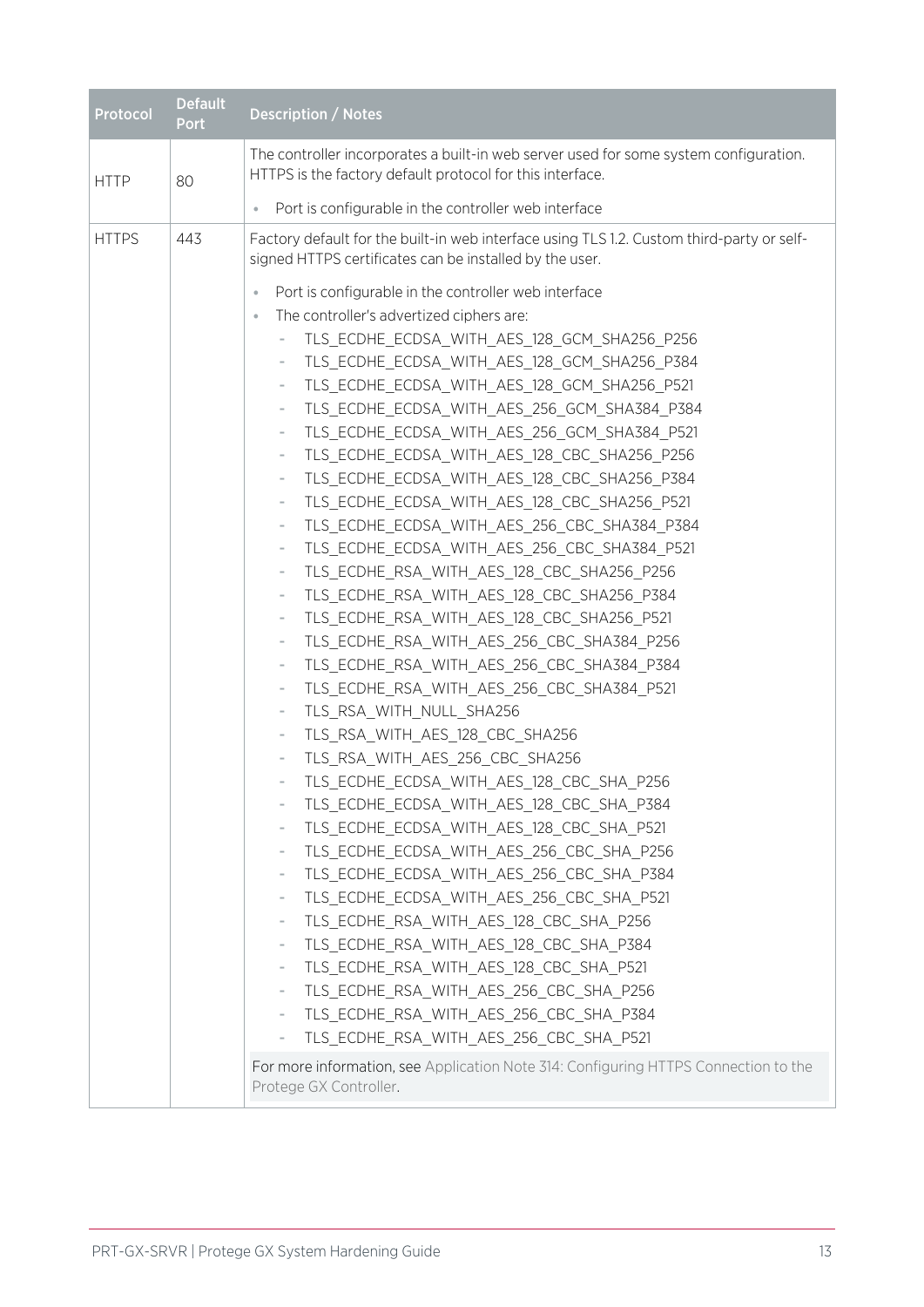## Protege GX System Protocols

| <b>Protocol</b>             | <b>Default</b><br>Port | <b>Description / Notes</b>                                                                                                                                                                               |
|-----------------------------|------------------------|----------------------------------------------------------------------------------------------------------------------------------------------------------------------------------------------------------|
| ICT download                | 21000                  | Proprietary protocol for downloading programming from the host Protege GX<br>server to the controller.<br>TCP/IP<br>$\circ$<br>Port is configurable in the software and controller settings.<br>$\Theta$ |
|                             |                        | Proprietary protocol for exchange of event and status information from the                                                                                                                               |
| ICT event/status            | 22000                  | controller to the Protege GX software.                                                                                                                                                                   |
|                             |                        | TCP/IP<br>$\oplus$<br>Port is configurable in the software and controller settings.                                                                                                                      |
|                             |                        | Proprietary protocol for downloading manual control commands from the host<br>Protege GX server to the controller.                                                                                       |
| ICT control                 | 21001                  | TCP/IP<br>$\circ$                                                                                                                                                                                        |
|                             |                        | Port is configurable in the software and controller settings.                                                                                                                                            |
| ICT single record           | 443                    | Uses HTTPS to download programming from the host Protege GX server to the<br>controller.                                                                                                                 |
| download                    |                        | TCP/IP<br>$\circ$                                                                                                                                                                                        |
|                             |                        | Port is configurable in the software and controller settings.<br>$\Theta$                                                                                                                                |
| Cross controller            |                        | Proprietary protocol for exchange of system state information between<br>controllers.                                                                                                                    |
| communication               | 9470                   | <b>TCP</b><br>$\circ$                                                                                                                                                                                    |
|                             |                        | Port is configurable via controller command<br>$\circ$<br>AES256 encrypted<br>$\circ$                                                                                                                    |
|                             | 9450                   | Proprietary protocol for exchange of system information between a controller<br>and ICT peripheral input/output device.                                                                                  |
| TCP module<br>communication |                        | Disabled by default<br>$\Theta$                                                                                                                                                                          |
|                             |                        | <b>TCP</b><br>Port is configurable in the software<br>$\circ$                                                                                                                                            |
|                             |                        | Proprietary protocol for exchange of system information between a controller                                                                                                                             |
|                             |                        | and ICT peripheral input/output device.                                                                                                                                                                  |
| UDP module<br>communication | 9450                   | Disabled by default<br>$\circ$                                                                                                                                                                           |
|                             |                        | <b>UDP</b><br>$\Theta$                                                                                                                                                                                   |
|                             |                        | Port is configurable in the software<br>$\Theta$                                                                                                                                                         |
| UDP touchscreen             |                        | Proprietary protocol for exchange of system information between a controller<br>and ICT touchscreen peripheral device.                                                                                   |
| communication               | 9460                   | Disabled by default<br>$\circ$                                                                                                                                                                           |
|                             |                        | <b>UDP</b><br>$\circ$<br>Port is configurable in the software<br>$\bullet$                                                                                                                               |
|                             |                        |                                                                                                                                                                                                          |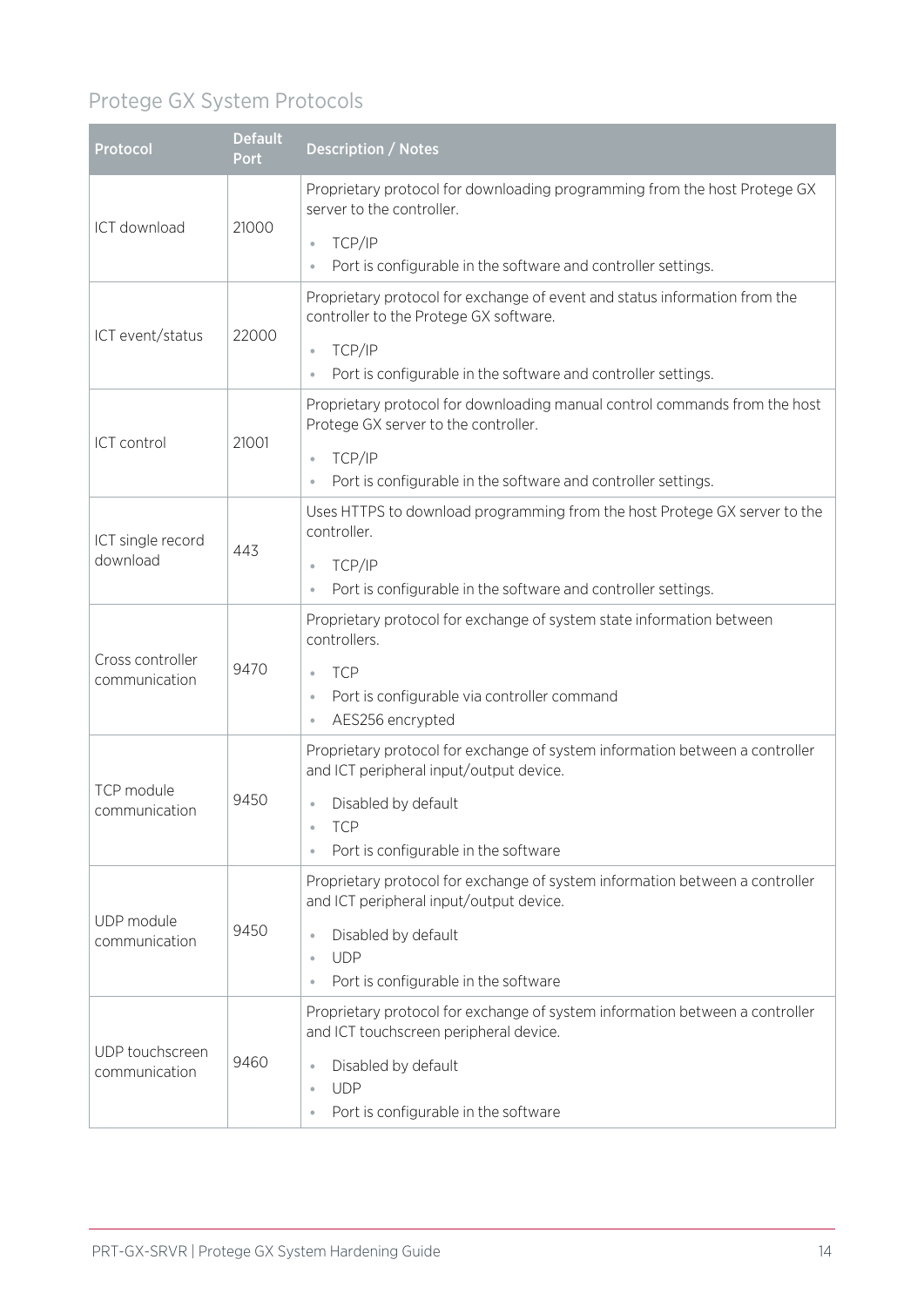| Protocol                  | <b>Default</b><br><b>Port</b> | <b>Description / Notes</b>                                                                                                                                                                                                                                            |
|---------------------------|-------------------------------|-----------------------------------------------------------------------------------------------------------------------------------------------------------------------------------------------------------------------------------------------------------------------|
| Automation and<br>control |                               | Proprietary protocol for exchange of system information and control<br>commands between controllers and custom third-party applications.<br>Disabled by default<br>$\ddot{\phantom{a}}$<br><b>TCP</b><br>$\bullet$<br>Port is configurable in the software<br>$\circ$ |
| Link Me                   |                               | Proprietary protocol for exchange of system information between controllers.<br>Disabled by default<br>$\ddot{\phantom{a}}$<br>UDP <sup></sup><br>$\bullet$<br>Port is configurable in the software<br>$\ddot{\phantom{a}}$                                           |

## Reporting Protocols

| Protocol               | <b>Default</b><br><b>Port</b> | <b>Description / Notes</b>                                                                                                                                                                            |
|------------------------|-------------------------------|-------------------------------------------------------------------------------------------------------------------------------------------------------------------------------------------------------|
|                        |                               | Proprietary protocol for sending messages from the controller to security monitoring<br>stations.                                                                                                     |
| Armor IP               |                               | Disabled by default<br>TCP or UDP<br>$\bullet$<br>Port is configurable in the software<br>Optional AES encryption<br>$\bullet$<br>Only used for outbound connections, does not listen for connections |
|                        |                               | Industry standard protocol for sending messages from the controller to security<br>monitoring stations. Uses the SIA DC-09 specification for digital communication.                                   |
| <b>SIA</b>             |                               | Disabled by default<br>$\circ$<br><b>TCP</b><br>$\bullet$<br>Port is configurable in the software<br>$\bullet$                                                                                        |
|                        |                               | Industry standard protocol for sending message from the controller to security<br>monitoring stations. Uses the SIA DC-09 specification for digital communication.                                    |
| Contact ID             |                               | Disabled by default<br>$\bullet$<br><b>TCP</b><br>$\circ$<br>Port is configurable in the software<br>$\circ$                                                                                          |
|                        |                               | Proprietary third-party protocol for sending message from the controller to security<br>monitoring stations.                                                                                          |
| Patriot<br><b>LS30</b> |                               | Disabled by default<br>$\circ$<br><b>TCP</b><br>$\bullet$<br>Port is configurable in the software<br>$\bullet$                                                                                        |
|                        |                               | Proprietary third-party protocol for sending message from the controller to security<br>monitoring stations.                                                                                          |
| CSV-IP                 |                               | Disabled by default<br>$\bullet$<br><b>TCP</b><br>$\bullet$<br>Port is configurable in the software                                                                                                   |
|                        |                               |                                                                                                                                                                                                       |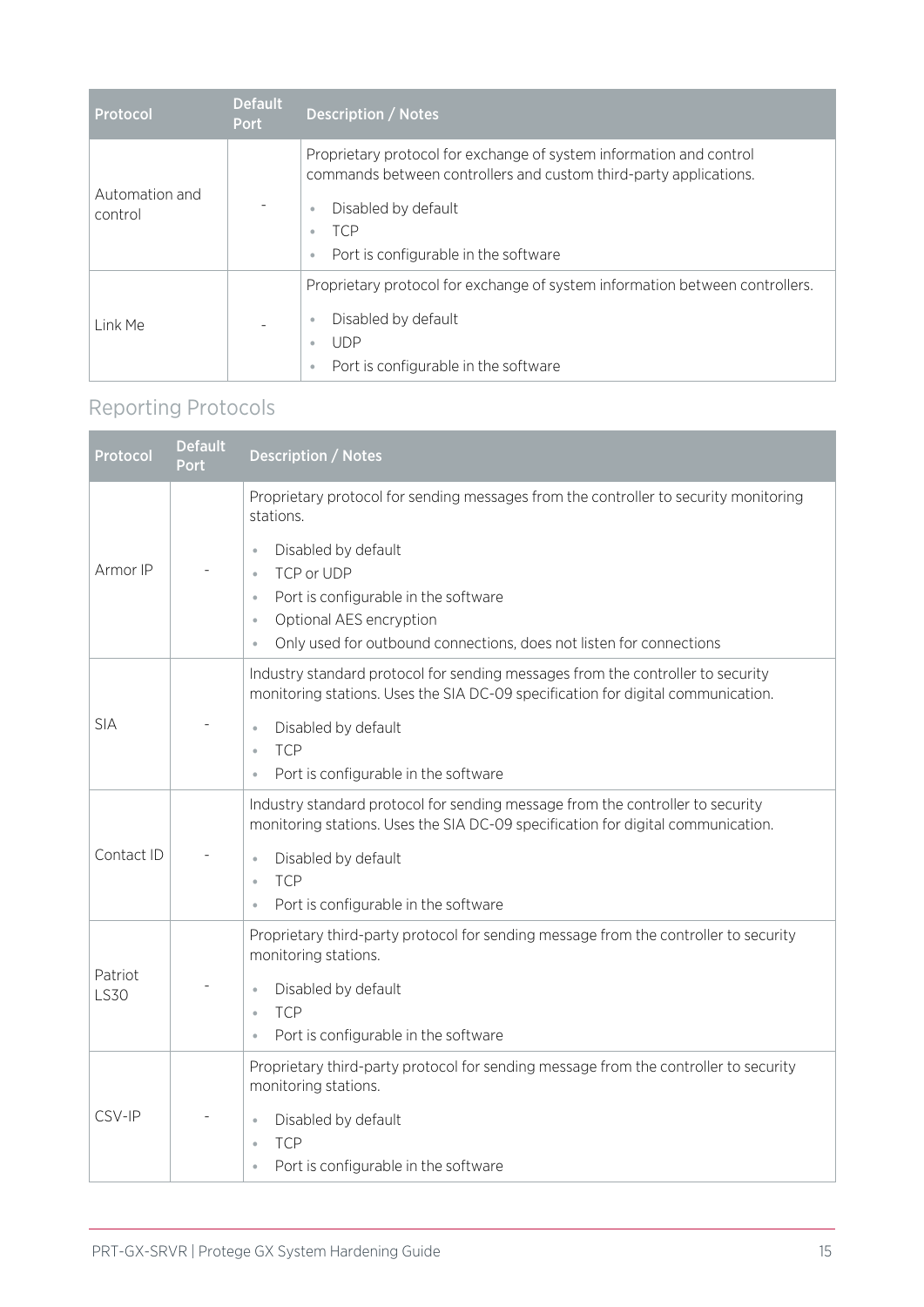#### Integration Protocols

Each integration has its own specific architecture and requirements. For more information, see the relevant application note.

| Protocol          | <b>Default</b><br>Port                                                                                                                                                                  | <b>Description / Notes</b>                                                                                                                                                                                         |
|-------------------|-----------------------------------------------------------------------------------------------------------------------------------------------------------------------------------------|--------------------------------------------------------------------------------------------------------------------------------------------------------------------------------------------------------------------|
|                   |                                                                                                                                                                                         | Industry standard BACnet protocol.                                                                                                                                                                                 |
| <b>BACnet</b>     | 4708                                                                                                                                                                                    | Disabled by default<br>$\oplus$<br><b>UDP</b><br>$\oplus$                                                                                                                                                          |
|                   |                                                                                                                                                                                         | Proprietary third-party protocol for communicating with DVR equipment.                                                                                                                                             |
| VizIP             |                                                                                                                                                                                         | Disabled by default<br>$\theta$<br><b>UDP</b><br>$\oplus$<br>Port is configurable in the software<br>$\theta$                                                                                                      |
|                   |                                                                                                                                                                                         | Proprietary third-party protocol for sending system information to a dumb<br>terminal or printer.                                                                                                                  |
| Serial printer    |                                                                                                                                                                                         | Disabled by default<br>$\oplus$<br><b>TCP</b><br>$\oplus$<br>Port is configurable in the software                                                                                                                  |
| Modbus            | Industry standard protocol for communication with automation modules.<br>Disabled by default<br>$\theta$<br><b>TCP</b><br>$\bullet$<br>Port is configurable in the software<br>$\oplus$ |                                                                                                                                                                                                                    |
| C-Bus             |                                                                                                                                                                                         | Proprietary third-party protocol for communication with automation<br>modules.<br>Disabled by default<br>$\theta$<br><b>TCP</b><br>$\oplus$<br>Port is configurable in the software                                |
| Intercom          |                                                                                                                                                                                         | Proprietary third-party protocol for communication with intercom modules.<br>Disabled by default<br>$\bullet$ UDP<br>Port is configurable in the software                                                          |
| Fanvil intercom   |                                                                                                                                                                                         | Proprietary third-party protocol for communication with intercom modules.<br>Disabled by default<br>$\oplus$<br><b>TCP</b><br>$\ddot{\phantom{a}}$<br>Port is configurable in the software<br>$\ddot{\phantom{a}}$ |
| KONE elevator HLI |                                                                                                                                                                                         | Proprietary third-party protocol for communication with an elevator control<br>system.<br>Disabled by default<br>$\oplus$<br><b>TCP</b><br>$\bullet$<br>Port is configurable in the software<br>$\oplus$           |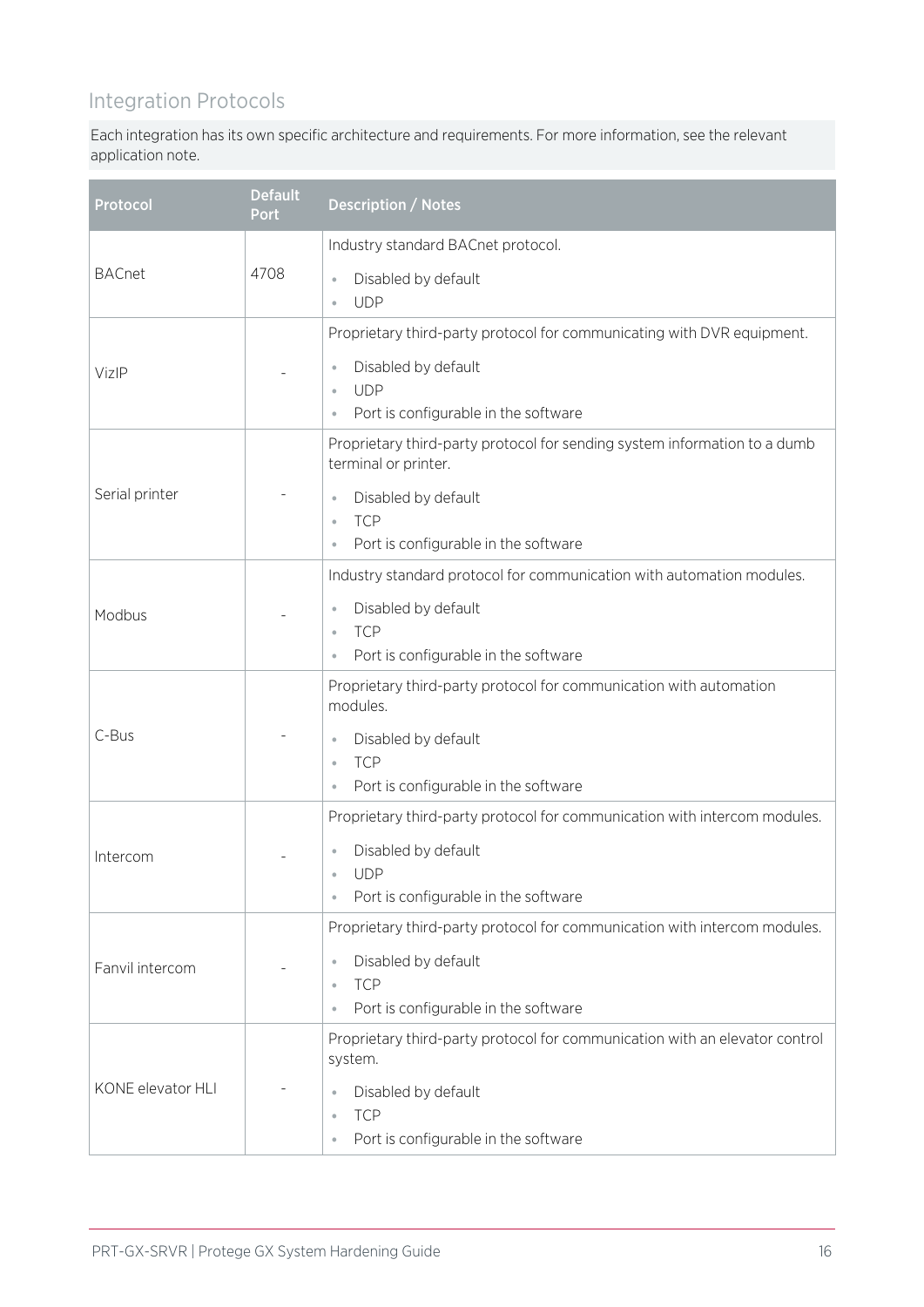| Protocol                                                                         | <b>Default</b><br>Port                                                                                                                                                                        | <b>Description / Notes</b>                                                                                                                                                                                                                           |  |  |  |  |
|----------------------------------------------------------------------------------|-----------------------------------------------------------------------------------------------------------------------------------------------------------------------------------------------|------------------------------------------------------------------------------------------------------------------------------------------------------------------------------------------------------------------------------------------------------|--|--|--|--|
| ThyssenKrupp<br>elevator HLI                                                     |                                                                                                                                                                                               | Proprietary third-party protocol for communication with an elevator control<br>system.<br>Disabled by default<br>$\Theta$<br><b>TCP</b><br>$\bullet$                                                                                                 |  |  |  |  |
| Otis elevator HLI                                                                | Port is configurable in the software<br>$\bullet$<br>Proprietary third-party protocol for communication with an elevator control<br>system.<br>Disabled by default<br><b>TCP</b><br>$\bullet$ |                                                                                                                                                                                                                                                      |  |  |  |  |
| Schindler elevator HLI                                                           |                                                                                                                                                                                               | Port is configurable in the software<br>$\bullet$<br>Proprietary third-party protocol for communication with an elevator control<br>system.<br>Disabled by default<br>$\circ$<br><b>TCP</b><br>Port is configurable in the software<br>$\circ$       |  |  |  |  |
| MCE elevator HLI                                                                 |                                                                                                                                                                                               | Proprietary third-party protocol for communication with an elevator control<br>system.<br>Disabled by default<br>$\circ$<br><b>TCP</b><br>Port is configurable in the software<br>$\circ$                                                            |  |  |  |  |
| Salto SALLIS                                                                     |                                                                                                                                                                                               | Proprietary third-party protocol for communication with wireless locking<br>devices.<br>Disabled by default<br>$\circ$<br><b>TCP</b><br>Port is configurable in the software                                                                         |  |  |  |  |
| ASSA ABLOY DSR                                                                   |                                                                                                                                                                                               | Proprietary third-party protocol for communication with a wireless locking<br>server.<br>Disabled by default<br>$\circ$<br><b>TCP</b><br>$\bullet$<br>Port is configurable in the software<br>$\circ$                                                |  |  |  |  |
| server.<br>Vingcard<br>Disabled by default<br>$\bullet$<br><b>TCP</b><br>$\circ$ |                                                                                                                                                                                               | Proprietary third-party protocol for communication with a wireless locking<br>Port is configurable in the software                                                                                                                                   |  |  |  |  |
| Third-party generic                                                              |                                                                                                                                                                                               | Generic interface for receiving credential data in standard formats, e.g.<br>numeric, ASCII, UTF8.<br>Disabled by default<br><b>TCP</b><br>$\circ$<br>Port is configurable in the software<br>$\bullet$<br>Multiple ports can be opened<br>$\bullet$ |  |  |  |  |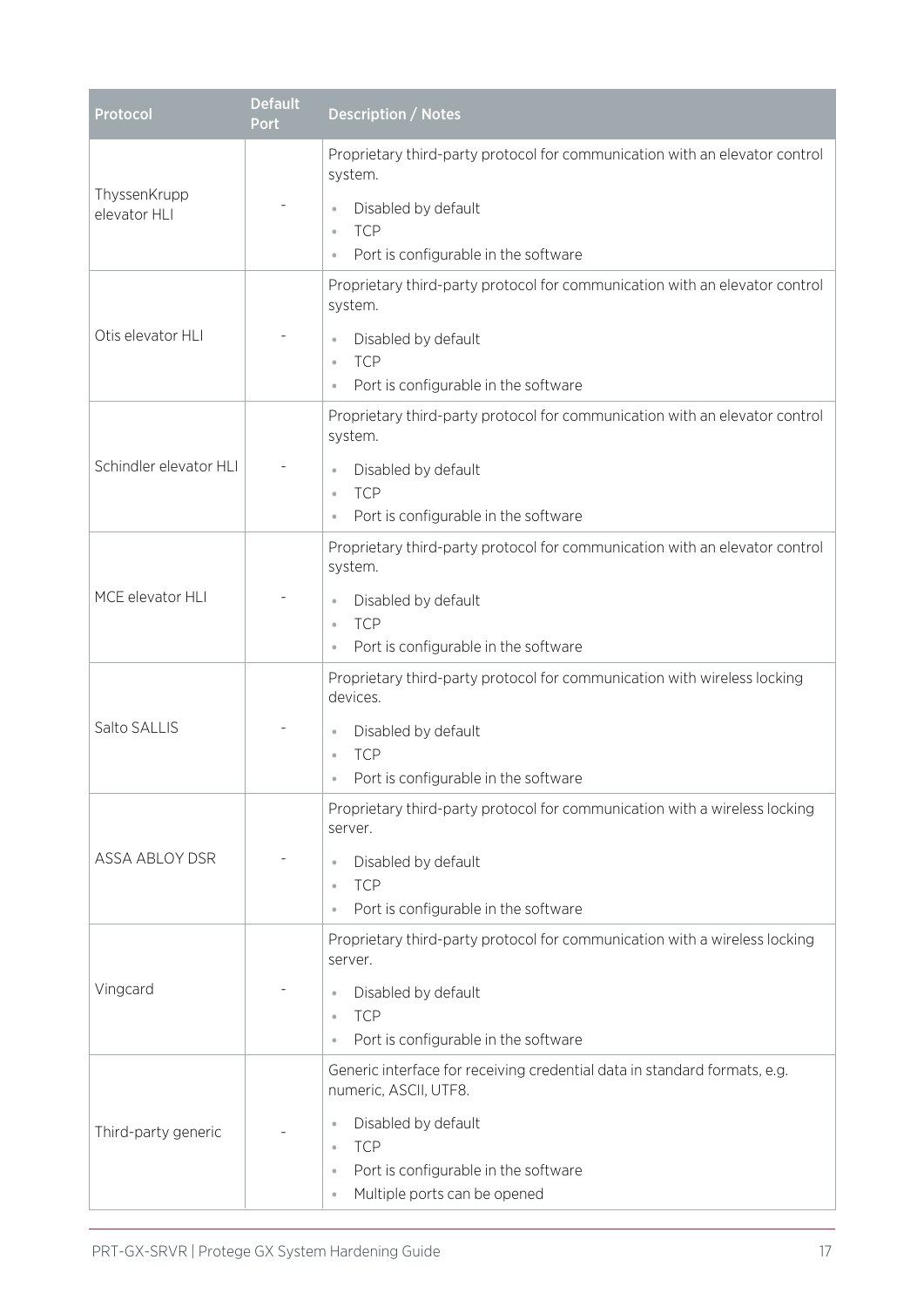# <span id="page-17-0"></span>Security Guidelines

This section provides recommendations for hardening your Protege GX system against attack.

These are general guidelines only, and cannot account for every security requirement in your installation. When planning the system, ensure that you consider company policy and any relevant legislation in your country. Guidelines issued by your country's cybersecurity or privacy authorities can be a useful resource to supplement this document.

In addition, Protege GX integrates with a wide range of third-party systems, which may not all be compatible with security best practices. Make sure you take into account the security profile of any integrations you may be using, and follow any guidelines provided by third-party manufacturers.

<span id="page-17-1"></span>For additional guidance on managing privacy requirements, see Application Note 258: Protege GX Compliance with GDPR.

## Software and Firmware Updates

New cybersecurity vulnerabilities and threats arise frequently. It is recommended that you keep all software up-todate to gain the protection of the latest security patches and features.

- ⦁ The following Protege GX components should all be kept up to date:
	- Protege GX server/client software
	- Controller firmware
	- SOAP service, web client and data sync software

Instructions for updating software and firmware versions are included in the release notes for each new version.

<span id="page-17-2"></span>Always apply Windows security updates to your server and client machines.

## Network Configuration

There are a number of good security practices that can harden the ethernet network against attack.

- ⦁ Use a dedicated, segmented network for the security system, with firewalls preventing access from other networks.
- Do not connect the Protege GX server and controllers to other networks.
- ⦁ If it is necessary to connect to the security network remotely, use secure methods such as VPNs.
- ⦁ When configuring firewall and port forwarding settings, only open the ports which are required for the system to function. For example, to enable communications between server and controllers, you only need to open the download, control and event ports.
- ⦁ Do not expose devices to the internet unless necessary, as this increases the possibility of attack.
- <span id="page-17-3"></span>⦁ If devices must be exposed to the internet or other networks, implement protections on the network to mitigate common attack types. For example, use rate limiting to prevent denial of service (DOS) attacks.

# Systems Configuration

There are a number of steps you can take to prevent or mitigate attacks against server and client machines. In addition, if an incident does occur it is vital to have comprehensive logs of system activity.

- ⦁ Do not install any software or services on the Protege GX server machine except for the minimum required.
- ⦁ Install an approved antivirus solution on the server and client machines to ensure that they are not vulnerable to malware.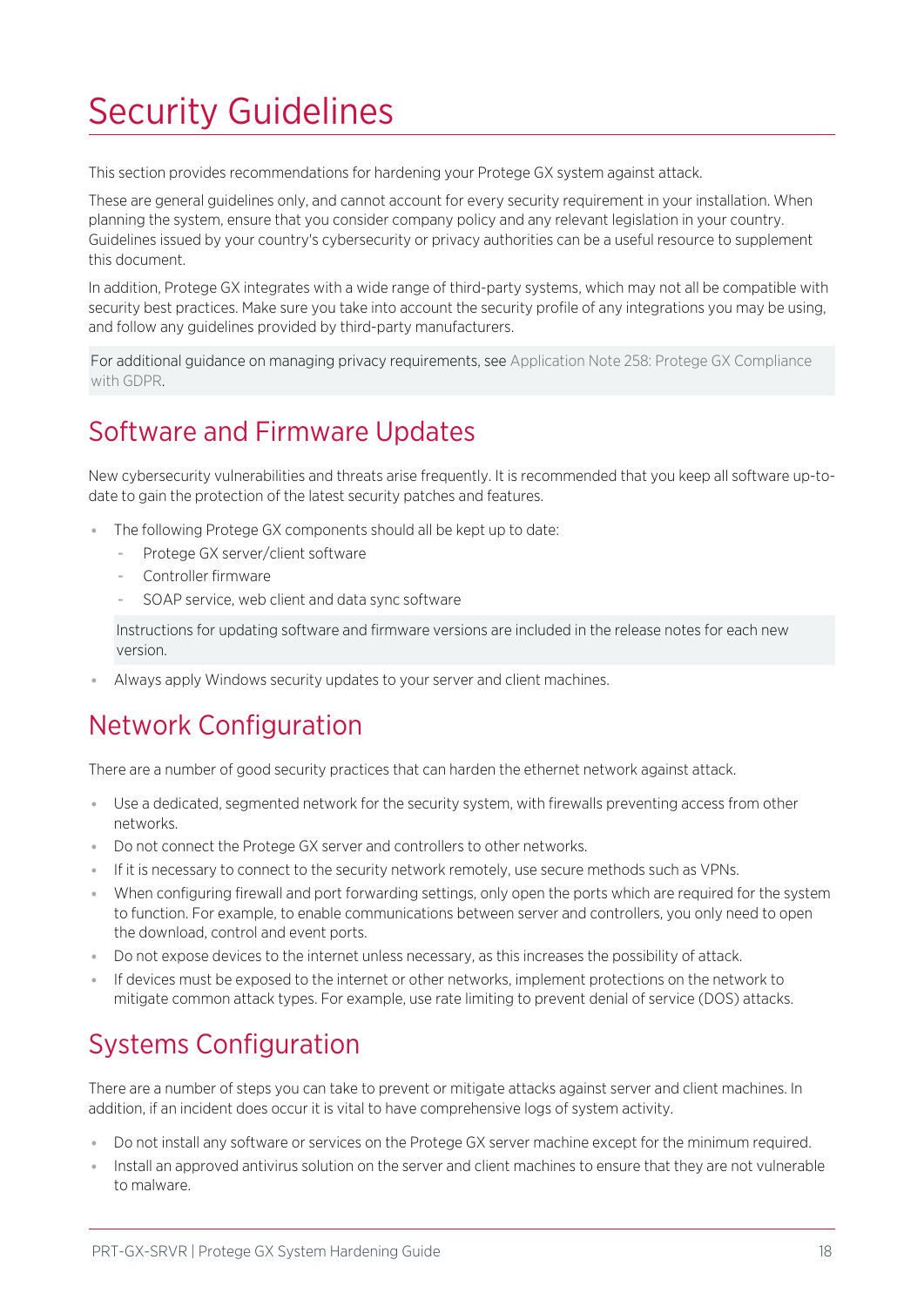- ⦁ Use a strong password or pass phrase for access to the server (both for the OS and SQL server). Use twofactor authentication where possible.
- ⦁ Run the Protege GX services under a dedicated domain account. The minimum required permissions for SQL server are documented in the Protege GX Server Installation Manual.

Using a restricted account for the services may lead to some configuration difficulties in setting up Windows Authentication for Protege GX operators. Consult your IT professional for assistance.

- Set the server and client computers to automatically lock their screens after 15 minutes of inactivity or less.
- ⦁ Disable autoplay on the server so that USB devices cannot automatically run software when they are plugged in.
- ⦁ Make sure that event logging is enabled on both the server and the Protege GX application. Logs should be stored securely and reviewed at regular intervals.
- ⦁ Ensure that all computer clocks in the system are synchronized to a network time server. If clocks in the system are desynchronized it can be very difficult to locate and compare event logs from the time of the incident.

Controllers can be synchronized to an SNTP time server in the **Sites | Controllers | Time update** tab.

You can encrypt user PIN codes in the SQL database by enabling **Encrypt user PINs** in Global | Global settings | General. For more information, see Application Note 306: User PIN Encryption and Advanced PIN Management in Protege GX.

# <span id="page-18-0"></span>Physical Security

Good physical security is required to prevent malicious parties from gaining physical access to the Protege GX server machine. It is also important to protect the server from physical damage and ensure that it can be restored quickly if damaged or destroyed.

- ⦁ Make sure that the server machine is physically secure so that unauthorized parties cannot gain physical access. The door to the server room should use strict access control.
- ⦁ Encrypt the server's hard drive using the Windows BitLocker feature. This further protects the data on the device even if it is stolen or accessed physically. For more information, see the Windows [documentation.](https://docs.microsoft.com/en-us/windows/security/information-protection/bitlocker/bitlocker-overview)
- ⦁ The server should be stored in a climate-controlled room to prevent environmental damage.
- Take regular backups of both the server machine and the Protege GX databases. Store these backups in a secure, off-site location so that they are available if the server is damaged, stolen or destroyed.
- ⦁ Do not connect portable devices such as laptops or USB drives to the security network without scanning and sanitizing them beforehand.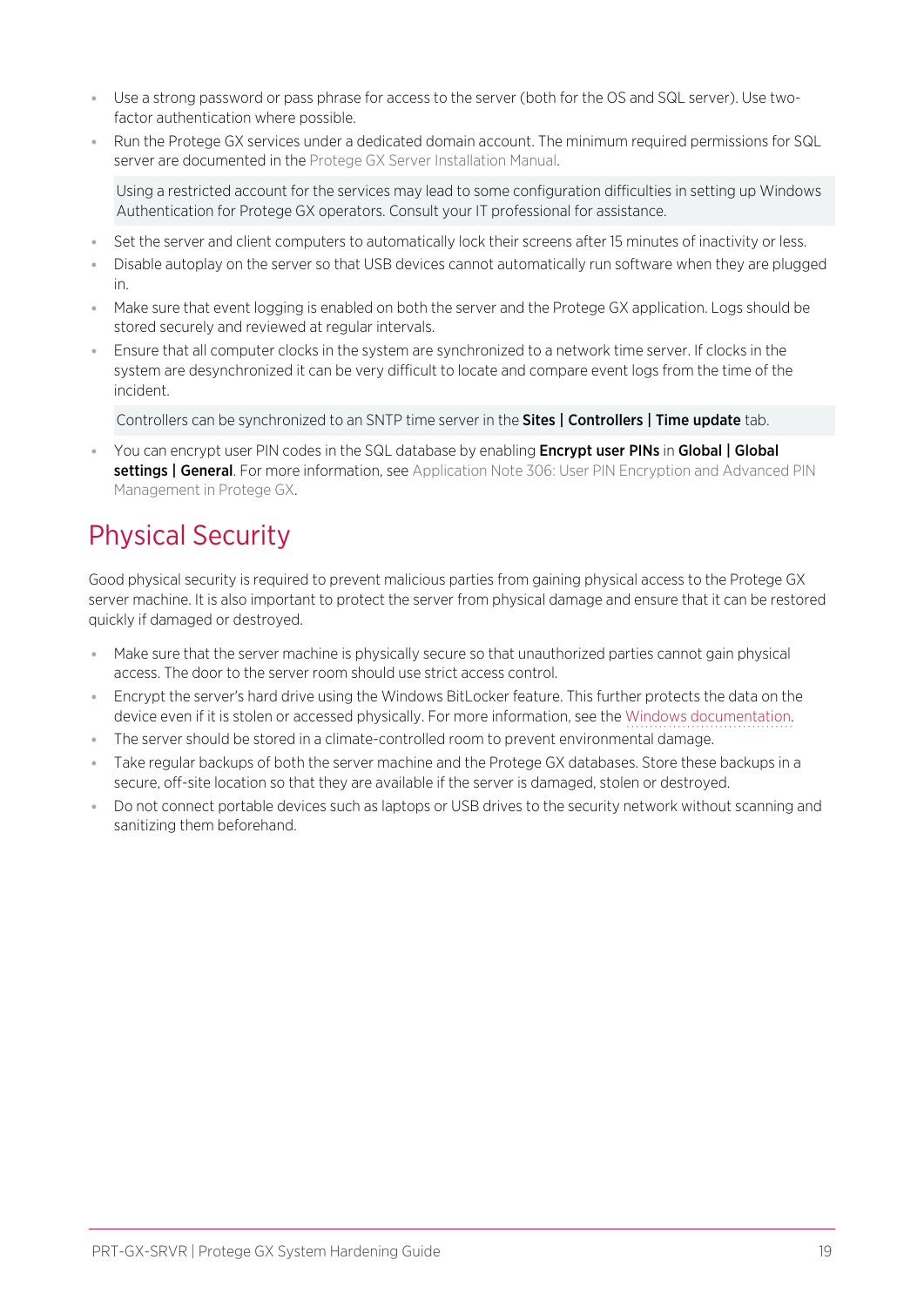# <span id="page-19-0"></span>Secure Communications

As shown in the Secure Architecture diagram (see [page 5\)](#page-4-0), Protege GX features end-to-end encryption. However, some parts of the Protege GX system require specific configuration to enable secure, encrypted communications.

The table below outlines what actions must be taken to ensure that each part of the installation is secure.

| <b>Communication</b>                                           | <b>Encryption</b>                                      | Recommendation                                                                                                                                                                                                                                                                                                                                                                                                                                                                                                            |  |  |  |
|----------------------------------------------------------------|--------------------------------------------------------|---------------------------------------------------------------------------------------------------------------------------------------------------------------------------------------------------------------------------------------------------------------------------------------------------------------------------------------------------------------------------------------------------------------------------------------------------------------------------------------------------------------------------|--|--|--|
| Between server<br>and thick client /<br>SOAP / database        | <b>TLS 1.2</b>                                         | Enable TLS 1.2 on the Protege GX server. If you are logging in to the Protege<br>GX server from a remote client workstation (outside the firewall), install an<br>SSL certificate signed by a trusted certificate authority on the Protege GX<br>server.<br>Enable service certificate validation to prevent man-in-the-middle attacks.<br>For instructions, see Application Note 277: Configuring Protege GX to use<br>TLS 1.2.                                                                                          |  |  |  |
| Between server                                                 | Proprietary<br>256 bit AES                             | Enable encryption for each controller by clicking Initialize controller<br>encryption in Sites   Controllers   Configuration.                                                                                                                                                                                                                                                                                                                                                                                             |  |  |  |
| and controller                                                 | with<br>generated<br>key                               | Note: Once controller encryption has been enabled, it cannot be disabled<br>without physically defaulting the controller.                                                                                                                                                                                                                                                                                                                                                                                                 |  |  |  |
| Between server<br><b>TLS 1.2</b><br>and SMTP email<br>server   |                                                        | Check the Use SSL option in Global   Global Settings   Email settings to<br>enable TLS 1.2 encryption (as long as both the host OS and SMTP server<br>support TLS 1.2).<br>In addition, you must change the default mail port (25) to a TLS-enabled port.<br>This can differ between mail servers, but is commonly 587 or 2525.                                                                                                                                                                                           |  |  |  |
| Server                                                         |                                                        | Disable insecure cipher suites and protocols on the Protege GX server.<br>We recommend using the Best Practices setting in IIS Crypto by Nartac<br>Software. For more information, see the Protege GX Server Installation<br>Manual.                                                                                                                                                                                                                                                                                      |  |  |  |
| Between<br>controller and<br><b>HTTPS</b><br>web browser       |                                                        | Current Protege GX controllers have a self-signed HTTPS certificate pre-<br>installed at the factory. This is sufficient to provide an encrypted connection.<br>However, it is recommended to install a custom certificate signed by a<br>trusted certificate authority.<br>Controllers manufactured before April 2021 do not have a factory certificate.<br>It is strongly recommended to install an HTTPS certificate.<br>For instructions, see Application Note 314: HTTPS Connection to the Protege<br>GX Controller. |  |  |  |
| Between<br>controller /<br>reader expander<br>and card readers | Proprietary<br>256 bit AES<br>with<br>generated<br>key | Use ICT card readers connected in RS-485 configuration to provide<br>encryption of data between the card reader and reader port.<br>Alternatively, use third-party OSDP readers with secure channel<br>communications enabled (128 bit AES encryption). For more information, see<br>Application Note 254: Configuring OSDP Readers.<br>Wiegand reader connection does not provide encryption between the card<br>reader and reader port.                                                                                 |  |  |  |
| Between card and<br>card reader                                |                                                        | Use card technologies with bi-directional, encrypted communications such as<br>ICT Secured MIFARE and MIFARE DESFire. Do not use cards which are<br>unencrypted or easy to clone (e.g. 125kHz).                                                                                                                                                                                                                                                                                                                           |  |  |  |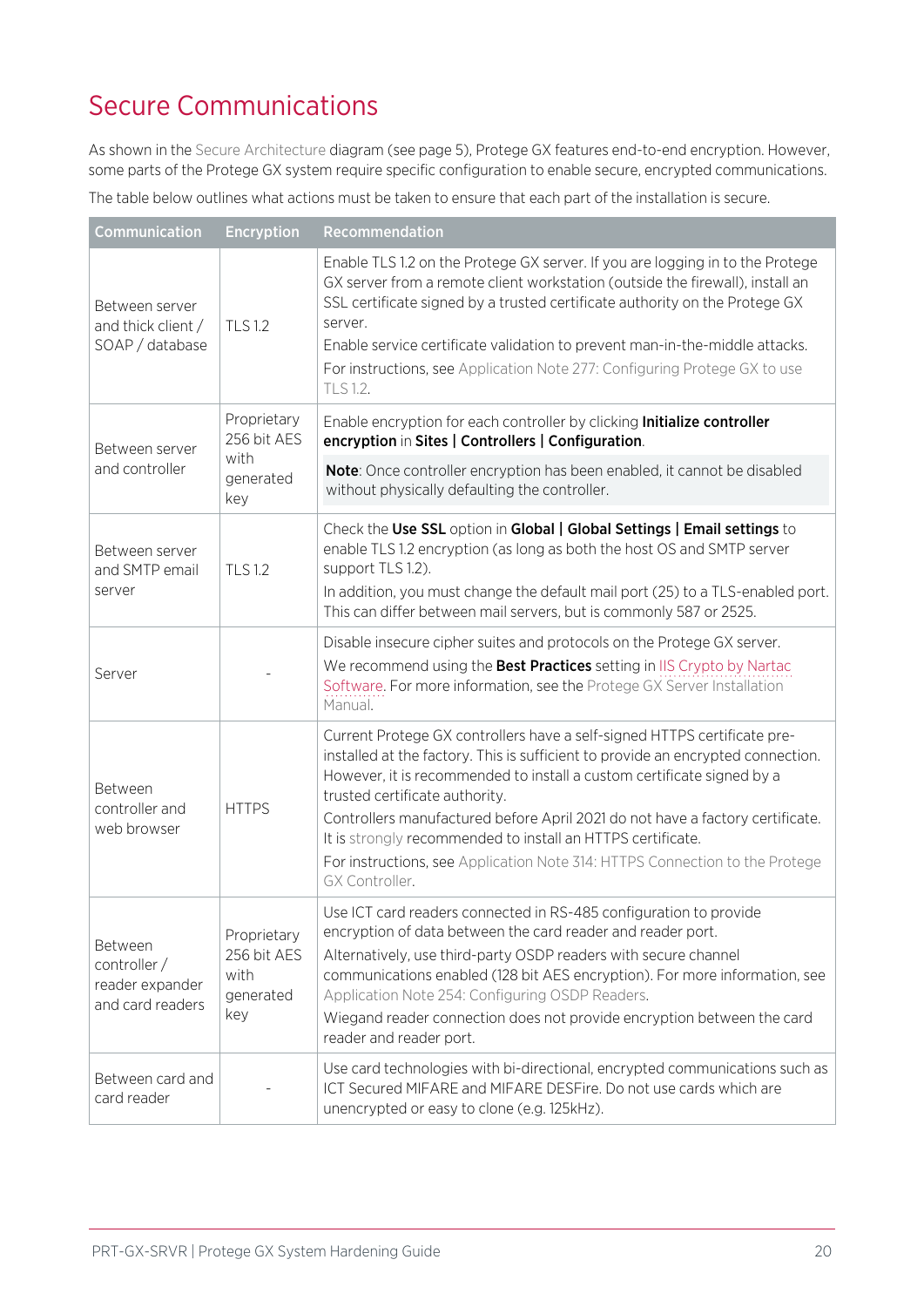| Communication                                            | <b>Encryption</b> | <b>Recommendation</b>                                                                                                                                                                                                                                                                                                                                                                      |  |  |
|----------------------------------------------------------|-------------------|--------------------------------------------------------------------------------------------------------------------------------------------------------------------------------------------------------------------------------------------------------------------------------------------------------------------------------------------------------------------------------------------|--|--|
| Between SOAP<br>service and web<br>client                | <b>HTTPS</b>      | A self-signed SSL certificate is generated during installation of the SOAP<br>service. To improve security, install an SSL certificate signed by a trusted<br>certificate authority on the ProtegeGX site in IIS.<br>For instructions, see the Protege GX SOAP Service Installation Manual.                                                                                                |  |  |
| Between SOAP<br>service and data<br>sync service         | <b>HTTPS</b>      | As above, ensure that a trusted SSL certificate is installed for the SOAP<br>service.<br>In the data sync service configuration tool, set the <b>SOAP Server Address</b> to<br>the HTTPS endpoint of the SOAP service. This requires you to enter the fully<br>qualified domain name of the SOAP server (instead of localhost), and<br>connect over the HTTPS port (port 8040 by default). |  |  |
| Between SOAP<br>service and<br>integrations              | <b>HTTPS</b>      | As above, ensure that a trusted SSL certificate is installed for the SOAP<br>service.<br>Ensure that any integration connects to the HTTPS endpoint of the SOAP<br>service (port 8040 by default).                                                                                                                                                                                         |  |  |
| Between web<br><b>HTTPS</b><br>client and web<br>browser |                   | Install a trusted SSL certificate for the ProtegeGXWeb site in IIS. Ensure that<br>operators connect to the web client via HTTPS (port 8060 by default).<br>Set the secure flag to ensure that session cookies are sent over HTTPS only.<br>For instructions, see the Protege GX Web Client Installation Manual.                                                                           |  |  |
| Between web<br>client and mobile<br>app                  | <b>HTTPS</b>      | As above, install a trusted SSL certificate for the web client.<br>Ensure that the mobile app is connected to the web client via HTTPS (port<br>8060 by default).<br>For instructions, see Application Note 210: Securing the Protege Mobile App.                                                                                                                                          |  |  |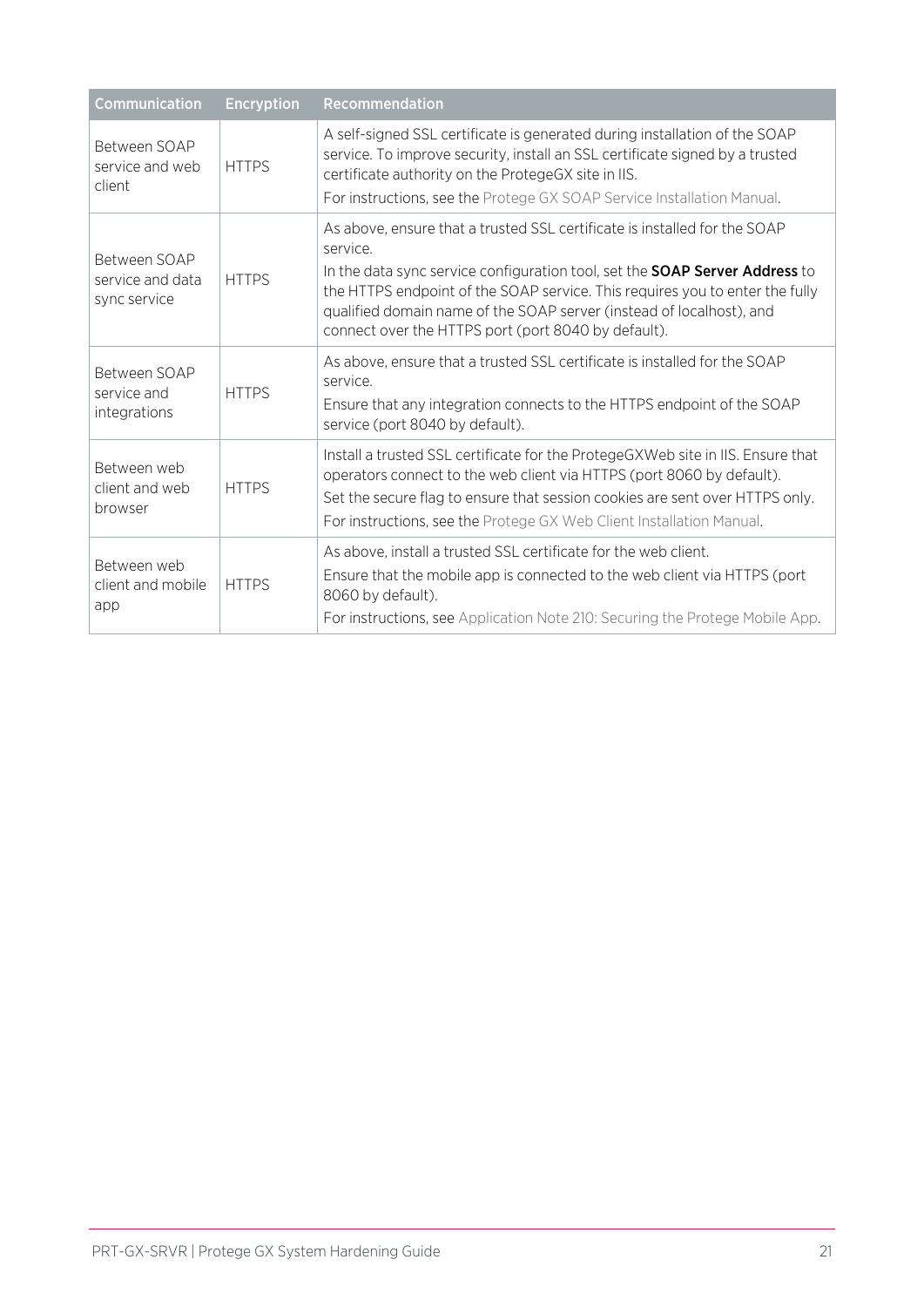## <span id="page-21-0"></span>Operator Access

Protege GX operators typically have extensive control over the security system and access to sensitive data. Controlling operator access to the Protege GX server and controller can greatly reduce the risk of data breaches and security incidents. Proper access control and reporting also makes it possible to identify who has accessed the system in the case of a security incident.

#### Operator logins:

- One operator should be created per person who needs to access the system. This allows you to report accurately on which individuals are logged in to the system and who has edited a particular record.
- All operators should use strong passwords or pass phrases. Passwords should not be shared with others.
- Alternatively, it is possible to integrate Protege GX with Windows Active Directory, allowing operators to log in to the client and web client without entering a separate username and password (single sign-on). This reduces the number of passwords that operators need to remember and allows you to easily set a password policy for the whole organization.

Active Directory integration is a separately licensed feature. For more information, see Application Note 288: Using Active Directory in Protege GX and Application Note 299: Using Windows Authentication with the Protege GX Web Client.

#### Operator auditing:

By default, any time an operator edits a record an event is saved to the Protege GX events database. This allows you to report on any unexpected changes to records and identify which operator made the change. Ensure that Save operator events to event database is enabled in Global | Global Settings.

Changes for individual records are saved in the History tab for that record.

Enable the Save failed operator login events to event database option. This allows you to detect and report on unexpected failed login attempts.

#### Operator access to records:

- Ideally, each operator should only be able to view, edit and control the records which are required for their job, and should have restricted access to all other records. Roles and security levels allow you to control what operators can see and do in the Protege GX interface:
	- Restrict access based on sites or record groups.
	- Select which tables of the database the operator has read/write, read only or no access to.
	- Set which devices the operator can control.
	- For more [information,](#page-22-0) see Example: Security Guard Operator (next page).
- Prevent operators from viewing user PIN codes by disabling the **Show PIN numbers for users** option in Global | Operators. This is not required when PIN codes are encrypted in the database (see [page 18\)](#page-17-3).
- In addition, each SOAP integration which accesses the system should use a unique operator with only the permissions that are required. SOAP operators use the same permissions as normal Protege GX operators.

#### <span id="page-21-1"></span>Creating a Secure Password

When creating or changing the admin operator password it is **highly recommended** that you create a very secure password.

As a guideline, a secure password should include these features:

- ⦁ Minimum 8 characters in length
- ⦁ Combination of upper and lower case letters
- ⦁ Combination of numbers and letters
- ⦁ Inclusion of special characters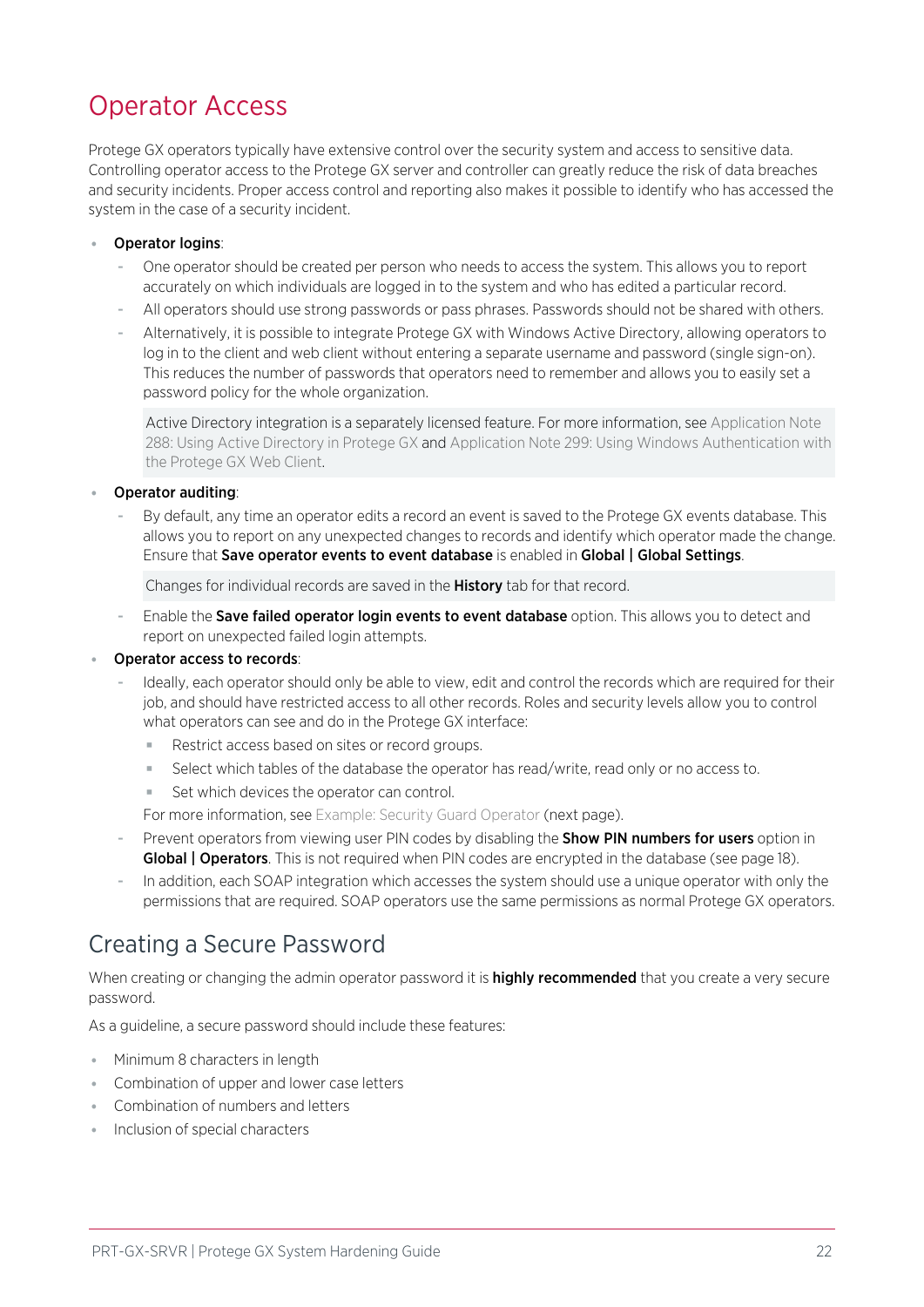### <span id="page-22-0"></span>Example: Security Guard Operator

As an example, we will demonstrate how to program an operator record for use by a security guard.

First, we must assess how the security guard will be using Protege GX, and therefore what records they need access to.

- ⦁ The guard is employed by ACME Incorporated, and should therefore be restricted to viewing records on the ACME site.
- ⦁ The guard is responsible for monitoring only ACME's Singapore location. They should be restricted to viewing records in the Singapore record group.
- ⦁ The guard's duties include:
	- Monitoring door and area status from a floor plan or status page.
	- Monitoring events and security camera footage.
	- Controlling doors and areas from the Protege GX software. However, they are not permitted to bypass inputs.
	- Comparing user photos to the users entering the building. However, they are not permitted to add or edit user records.

As a starting point, we will use the Guard role preset. The role presets table (see [page 25\)](#page-24-0) indicates that this preset has permission to view status pages, floor plans and event reports, but few other permissions. This allows us to add only what is required for this particular operator.

#### Programming Steps

Before we begin, it is assumed that the ACME site and Singapore record group already existed, and that the record group has been applied to the relevant records (including status pages and floor plans).

Because the guard's access must be restricted to a specific record group, we need to create a security level. The security level also determines how this operator's access differs from the standard Guard preset.

- 1. In Protege GX, navigate to **Sites | Security levels**.
- 2. In the toolbar, set the **Site** to ACME.
- 3. Add a new security level with the name Security Guard (ACME).
- 4. The Tables tab allows you to set the access individually for each record type.
	- Most records can be left as Inherit from role to retain the settings from the Guard preset.
	- The Users table should be set to Grant Read Only Access. This overrides the setting from the role preset (no user access permitted).
- 5. The **Manual commands** tab allows you to set whether the guard can control each type of device.
	- Most records can be left as Inherit from role. The Guard preset is permitted to control doors and areas from a status page by default.
	- Set Input control to Deny. This will prevent the quard from bypassing inputs.

#### 6. Click Save.

Now we can apply the security level to a role:

- 1. Navigate to **Global | Roles** and add a new role with the name Security Guard (ACME Singapore).
- 2. Set the **Preset** to Guard.
- 3. Open the Sites tab and uncheck Has access to all sites.
- 4. Check the box next to the ACME site. This ensures that the operator only has access to records in this site.
- 5. Open the Security levels tab and click Add.
	- Set the **Site** to ACME.
	- Set the **Security level** to Security Guard (ACME).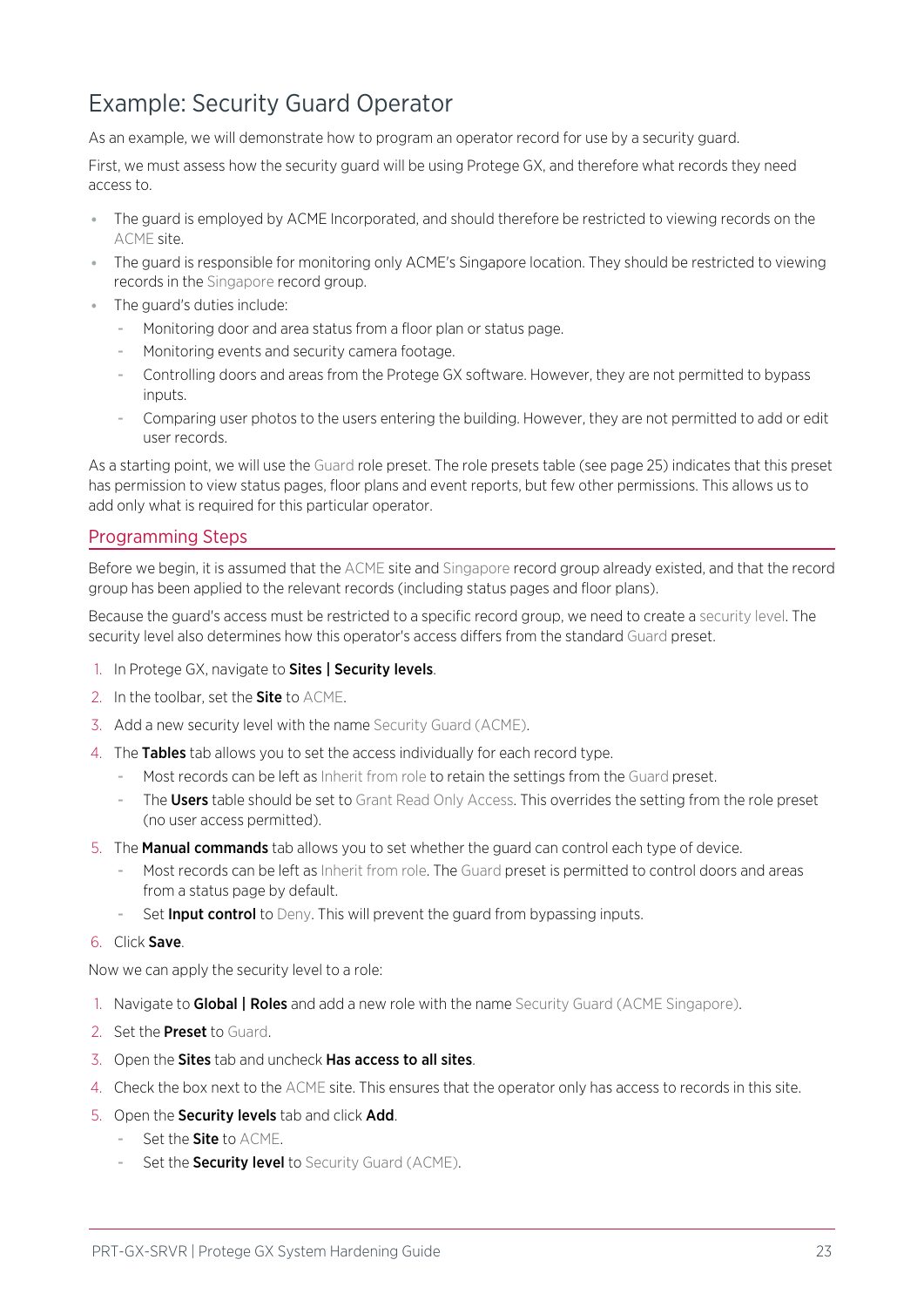- Select the Singapore record group.
- Click Ok.
- 6. Click Save.

Finally, we must create an operator who uses the new role:

- 1. Navigate to **Global | Operators** and add a new operator called Zhang San (ACME Singapore).
- 2. Set the Username and Password to unique values. Ensure that you use a strong password or pass phrase.
- 3. Set the Role to Security Guard (ACME Singapore).
- 4. Set the Time Zone to GMT+08:00 Singapore Standard Time Singapore.
- 5. Ensure that **Show PIN numbers for users** is disabled. This ensures that the quard cannot see users' PIN codes.
- 6. Check Enable operator timeout and set the Operator timeout in seconds to 600 (10 minutes). If the operator is not active for this length of time, the Protege GX client will give a 30 second warning and then close.
- 7. Click Save.

To test the programming, open a new Protege GX client and log in as the guard operator. Ensure that you can see and control only the records which have been specified in the job description above. For example, the guard should be able to view only user records in the Singapore record group (excluding their PIN codes), and should not be able to edit them.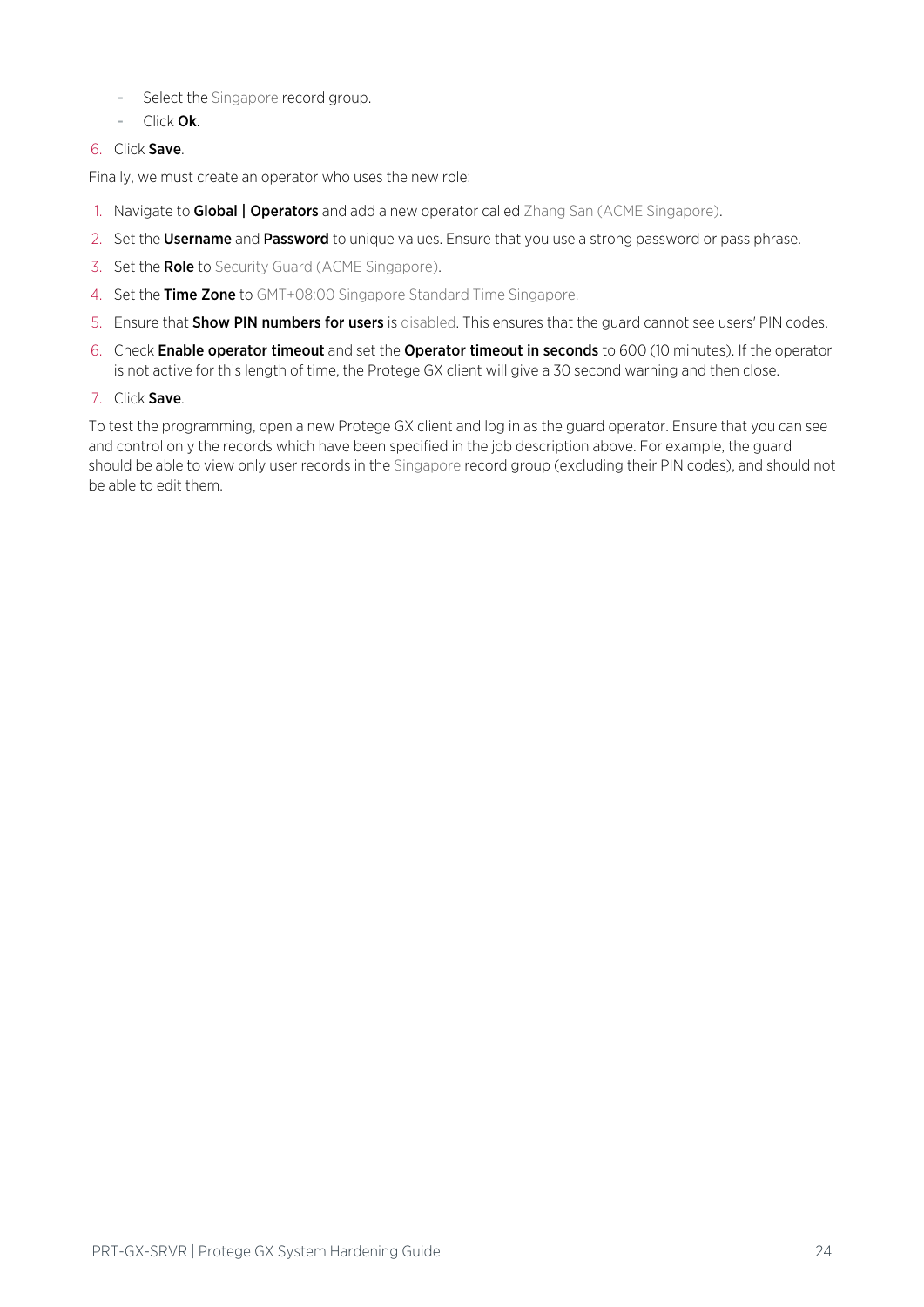### <span id="page-24-0"></span>Role Presets

Each role in Protege GX must be based on a specific preset which has predefined access parameters. The Tables and Security levels tabs allow you to customize what access each role has, using the preset as a starting point.



 $\bullet$  = Read Only

 $\bigcirc$  = Denied

| <b>Description</b>      | Admin                     | Installer                 | <b>End User</b>           | <b>Guard</b>          |
|-------------------------|---------------------------|---------------------------|---------------------------|-----------------------|
| <b>Access Levels</b>    | $\bullet$                 | $\bullet$                 | $\bullet$                 | $\mathbf{C}$          |
| Alarms                  | $\bullet$                 | $\bullet$                 | $\boldsymbol{\Omega}$     | $\bullet$             |
| Analog Expanders        | $\bullet$                 | $\bullet$                 | $\boldsymbol{\Omega}$     | $\mathbf{C}$          |
| Apartments              | $\bullet$                 | $\bullet$                 | $\boldsymbol{\Omega}$     | $\mathbf{O}$          |
| Areas                   | $\bullet$                 | $\bullet$                 | $\bullet$                 | 3                     |
| Area Groups             | $\bullet$                 | $\bullet$                 | $\boldsymbol{\Omega}$     | $\mathbf{O}$          |
| Attendance              | $\bullet$                 | $\bullet$                 | $\boldsymbol{\Omega}$     | $\boldsymbol{\Omega}$ |
| Automation              | $\bullet$                 | $\bullet$                 | $\mathbf{O}$              | $\bullet$             |
| <b>BitData Values</b>   | $\bullet$                 | $\bullet$                 | $\boldsymbol{\Omega}$     | $\bullet$             |
| <b>Calendar Actions</b> | $\bullet$                 | $\boldsymbol{\heartsuit}$ | $\boldsymbol{\Omega}$     | $\bullet$             |
| Cameras                 | $\bullet$                 | Ø                         | $\boldsymbol{\Omega}$     | $\bullet$             |
| Controllers             | $\bullet$                 | $\bullet$                 | $\bullet$                 | $\bullet$             |
| Credential Types        | $\bullet$                 | $\bullet$                 | $\blacktriangledown$      | $\boldsymbol{\Omega}$ |
| Custom Fields           | $\bullet$                 | $\bullet$                 | $\checkmark$              | $\boldsymbol{\Omega}$ |
| Custom Field Tabs       | $\bullet$                 | Ø                         | $\blacktriangledown$      | $\bullet$             |
| Data Values             | $\bullet$                 | Ø                         | Ø                         | $\boldsymbol{\Omega}$ |
| Daylight Savings        | $\boldsymbol{\heartsuit}$ | $\bullet$                 | $\boldsymbol{\heartsuit}$ | $\boldsymbol{\Omega}$ |
| <b>Device States</b>    | $\bullet$                 | Ø                         | $\bullet$                 | $\bullet$             |
| Doors                   | $\bullet$                 | $\bullet$                 | $\bullet$                 | 3                     |
| Door Groups             | Ø                         | $\bullet$                 | $\bullet$                 | $\bullet$             |
| Door Types              | $\bullet$                 | $\bullet$                 | $\odot$                   | 3                     |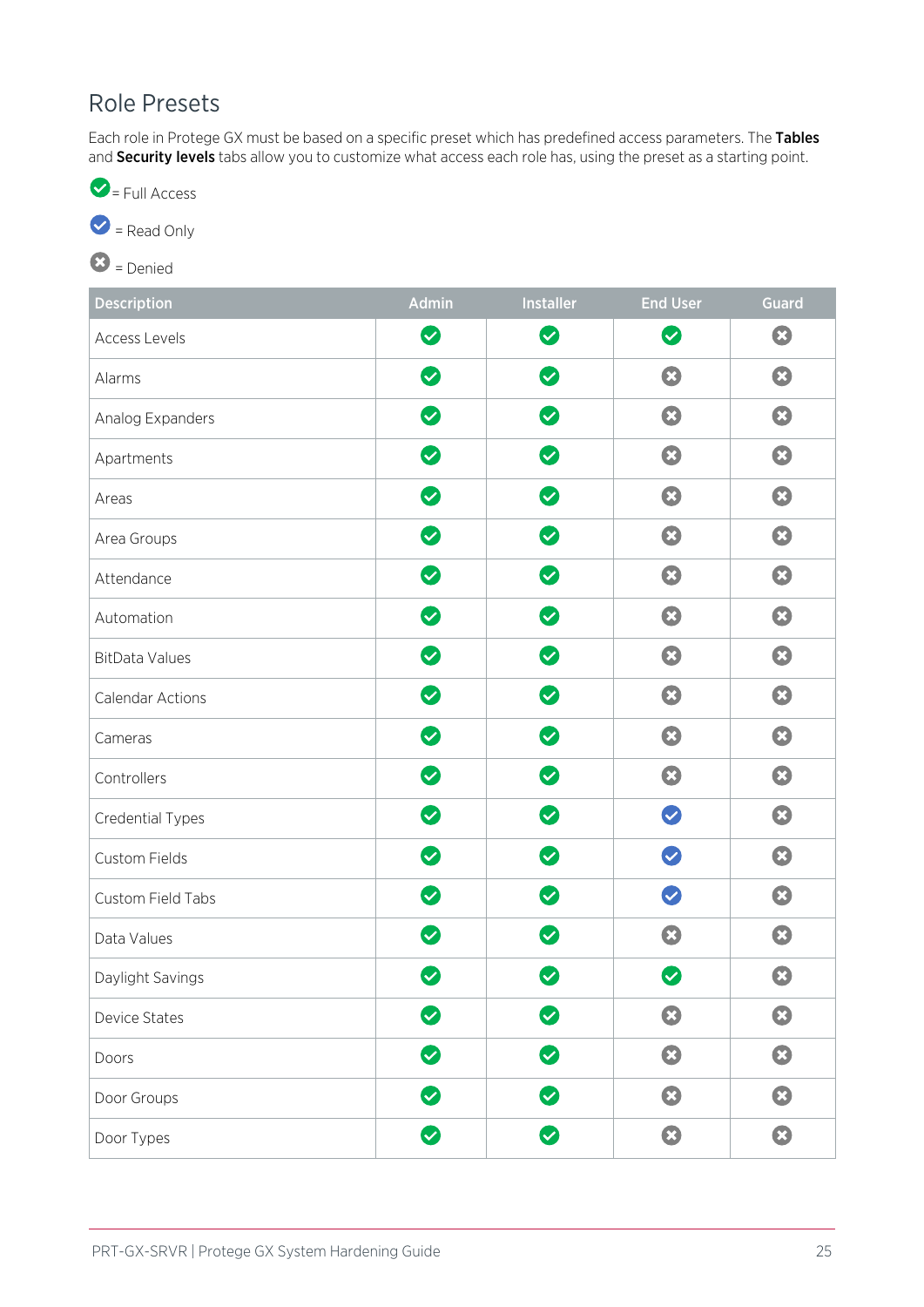| <b>Description</b>    | Admin                     | <b>Installer</b>          | <b>End User</b>            | Guard                     |
|-----------------------|---------------------------|---------------------------|----------------------------|---------------------------|
| Download Servers      | $\bullet$                 | $\bullet$                 | $\mathbf{O}$               | 0                         |
| <b>DVRs</b>           | Ø                         | $\bullet$                 | $\boldsymbol{\Omega}$      | $\boldsymbol{\Omega}$     |
| Elevator Cars         | $\bullet$                 | Ø                         | $\boldsymbol{\Omega}$      | $\boldsymbol{\Omega}$     |
| Elevator Groups       | $\bullet$                 | $\bullet$                 | 0                          | 3                         |
| Event Filters         | $\bullet$                 | $\bullet$                 | $\boldsymbol{\Omega}$      | Ø                         |
| Event Reports         | Ø                         | Ø                         | $\boldsymbol{\mathcal{C}}$ | $\boldsymbol{\heartsuit}$ |
| Event Servers         | Ø                         | $\bullet$                 | $\boldsymbol{\Omega}$      | $\boldsymbol{\Omega}$     |
| Floors                | $\bullet$                 | $\bullet$                 | 0                          | $\mathbf{O}$              |
| Floor Groups          | Ø                         | Ø                         | $\boldsymbol{\Omega}$      | $\boldsymbol{\Omega}$     |
| Floor Plans           | $\bullet$                 | $\bullet$                 | $\boldsymbol{\Omega}$      | $\bullet$                 |
| <b>Health Status</b>  | $\bullet$                 | $\bullet$                 | $\bullet$                  | $\bullet$                 |
| Holidays              | Ø                         | $\bullet$                 | $\bullet$                  | Ø                         |
| <b>Holiday Groups</b> | $\boldsymbol{\heartsuit}$ | Ø                         | $\boldsymbol{\varnothing}$ | $\boldsymbol{\Omega}$     |
| Inputs                | Ø                         | $\bullet$                 | $\boldsymbol{\Omega}$      | $\boldsymbol{\Omega}$     |
| Input Expanders       | $\bullet$                 | $\bullet$                 | Ø                          | Ø                         |
| Input Types           | $\boldsymbol{\heartsuit}$ | $\boldsymbol{\heartsuit}$ | Ø                          | $\boldsymbol{\mathbf{x}}$ |
| Intercoms             | $\boldsymbol{\omega}$     | $\boldsymbol{\omega}$     | $\boldsymbol{\Omega}$      | $\Omega$                  |
| Jobs                  | $\bullet$                 | Ø                         | $\boldsymbol{\Omega}$      | $\bullet$                 |
| Kaba Lock Groups      | $\bullet$                 | $\bullet$                 | $\boldsymbol{\Omega}$      | $\mathbf{C}$              |
| Keypads               | $\bullet$                 | $\bullet$                 | $\mathbf{C}$               | $\boldsymbol{\Omega}$     |
| Keypad Groups         | $\bullet$                 | $\bullet$                 | Ø                          | 3                         |
| Licensing             | $\bullet$                 | $\bullet$                 | $\bullet$                  | $\bullet$                 |
| Menu Groups           | Ø                         | $\bullet$                 | $\boldsymbol{\Omega}$      | $\boldsymbol{\Omega}$     |
| Modems                | Ø                         | $\bullet$                 | Ø                          | Ø                         |
| Muster Reports        | $\bullet$                 | $\bullet$                 | Ø                          | $\odot$                   |
| Operators             | $\bullet$                 | $\bullet$                 | $\boldsymbol{\Omega}$      | $\boldsymbol{\Omega}$     |
| Outputs               | $\bullet$                 | $\bullet$                 | O                          | $\boldsymbol{\Omega}$     |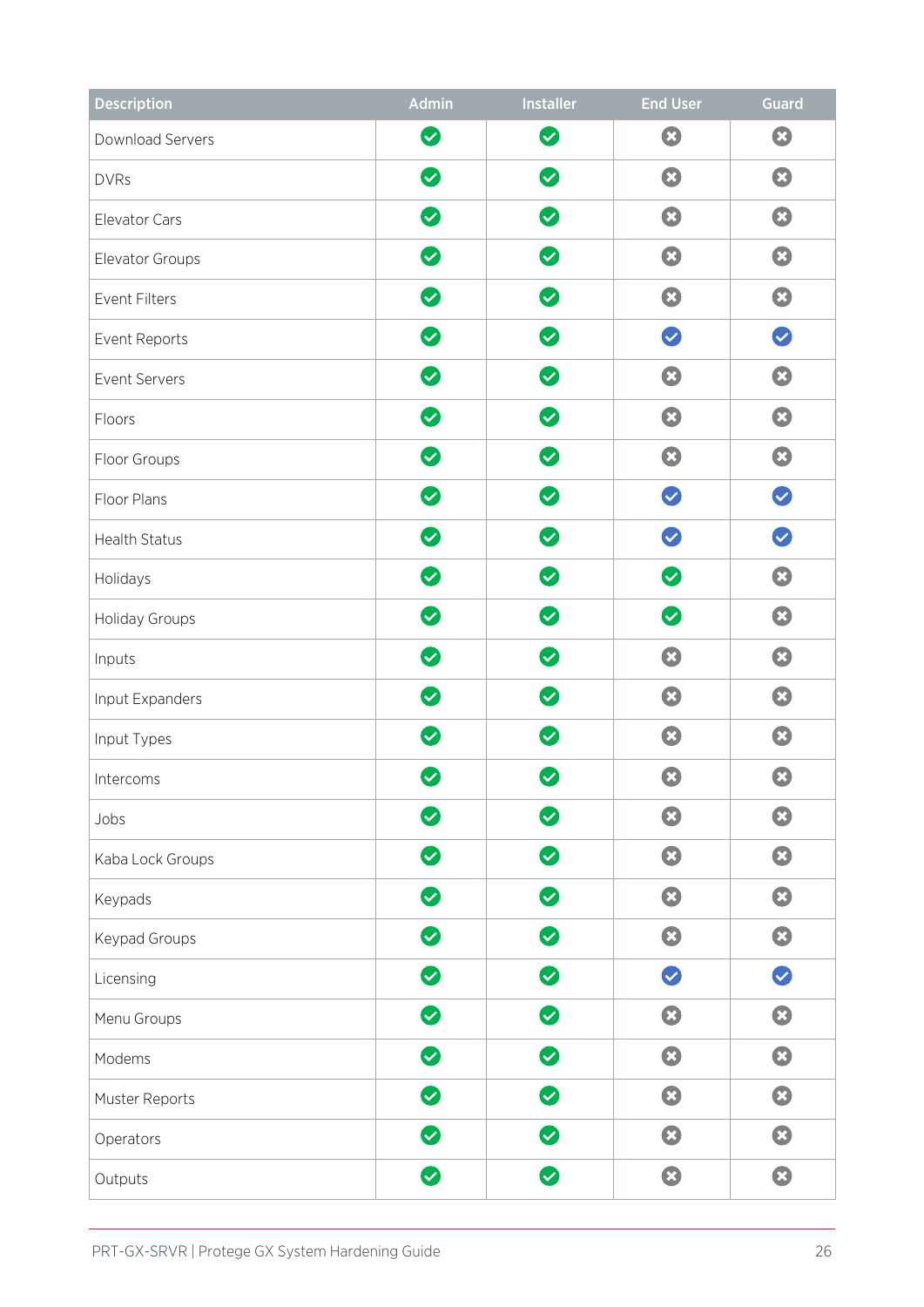| <b>Description</b>        | Admin                      | <b>Installer</b>                 | <b>End User</b>              | <b>Guard</b>          |
|---------------------------|----------------------------|----------------------------------|------------------------------|-----------------------|
| Output Expanders          | $\bullet$                  | $\bullet$                        | Ø                            | Ø                     |
| Output Groups             | $\bullet$                  | $\boldsymbol{\heartsuit}$        | $\boldsymbol{\Omega}$        | $\boldsymbol{\Omega}$ |
| Phone Numbers             | $\bullet$                  | $\boldsymbol{\heartsuit}$        | $\boldsymbol{\Omega}$        | $\Omega$              |
| Photo ID Templates        | $\boldsymbol{\heartsuit}$  | Ø                                | $\boldsymbol{\triangledown}$ | 8                     |
| Programmable Functions    | $\bullet$                  | $\bullet$                        | Ø                            | Ø                     |
| Reader Expanders          | $\boldsymbol{\heartsuit}$  | $\boldsymbol{\heartsuit}$        | $\boldsymbol{\Omega}$        | $\boldsymbol{\Omega}$ |
| Record Groups             | $\boldsymbol{\heartsuit}$  | $\bullet$                        | $\blacktriangledown$         | $\boldsymbol{\Omega}$ |
| Record History            | Ø                          | $\bullet$                        | $\bullet$                    | Ø                     |
| Roles                     | $\boldsymbol{\heartsuit}$  | $\boldsymbol{\omega}$            | $\boldsymbol{\Omega}$        | $\boldsymbol{\Omega}$ |
| Salto Calendars           | $\bullet$                  | Ø                                | $\boldsymbol{\Omega}$        | $\boldsymbol{\Omega}$ |
| Salto Doors               | $\bullet$                  | $\boldsymbol{\heartsuit}$        | $\boldsymbol{\Omega}$        | 0                     |
| Salto Door Groups         | Ø                          | Ø                                | $\boldsymbol{\Omega}$        | $\boldsymbol{\Omega}$ |
| Salto Outputs             | $\boldsymbol{\heartsuit}$  | $\boldsymbol{\varnothing}$       | $\boldsymbol{\Omega}$        | $\boldsymbol{\Omega}$ |
| Salto Time Periods        | $\boldsymbol{\heartsuit}$  | Ø                                | $\boldsymbol{\Omega}$        | $\boldsymbol{\Omega}$ |
| Schedules                 | Ø                          | $\bullet$                        | $\bullet$                    | $\boldsymbol{\Omega}$ |
| Scripts                   | $\blacktriangledown$       | $\boldsymbol{\vartriangledown}$  | $\boldsymbol{\Omega}$        | $\mathbf{x}$          |
| Security Levels           | $\boldsymbol{\mathcal{S}}$ | $\boldsymbol{\vartriangleright}$ | $\boldsymbol{\Omega}$        | $\mathbf{x}$          |
| Security Options          | $\bullet$                  | $\boldsymbol{\heartsuit}$        | $\boldsymbol{\Omega}$        | $\bullet$             |
| Server Event Log          | $\bullet$                  | $\bullet$                        | $\boldsymbol{\heartsuit}$    | $\bullet$             |
| Services                  | $\bullet$                  | $\bullet$                        | $\boldsymbol{\Omega}$        | $\boldsymbol{\Omega}$ |
| <b>Sites</b>              | $\bullet$                  | $\bullet$                        | $\mathbf{O}$                 | 3                     |
| <b>Smart Readers</b>      | $\bullet$                  | $\bullet$                        | $\mathbf{O}$                 | $\mathbf{O}$          |
| <b>Status Definitions</b> | $\bullet$                  | Ø                                | $\boldsymbol{\Omega}$        | $\boldsymbol{\Omega}$ |
| <b>Status Lists</b>       | Ø                          | $\bullet$                        | $\boldsymbol{\heartsuit}$    | $\bullet$             |
| <b>Status Pages</b>       | $\bullet$                  | $\bullet$                        | $\bullet$                    | $\bullet$             |
| System                    | $\bullet$                  | $\bullet$                        | $\boldsymbol{\Omega}$        | $\boldsymbol{\Omega}$ |
| Trouble Inputs            | $\bullet$                  | $\bullet$                        | $\boldsymbol{\Omega}$        | $\boldsymbol{\Omega}$ |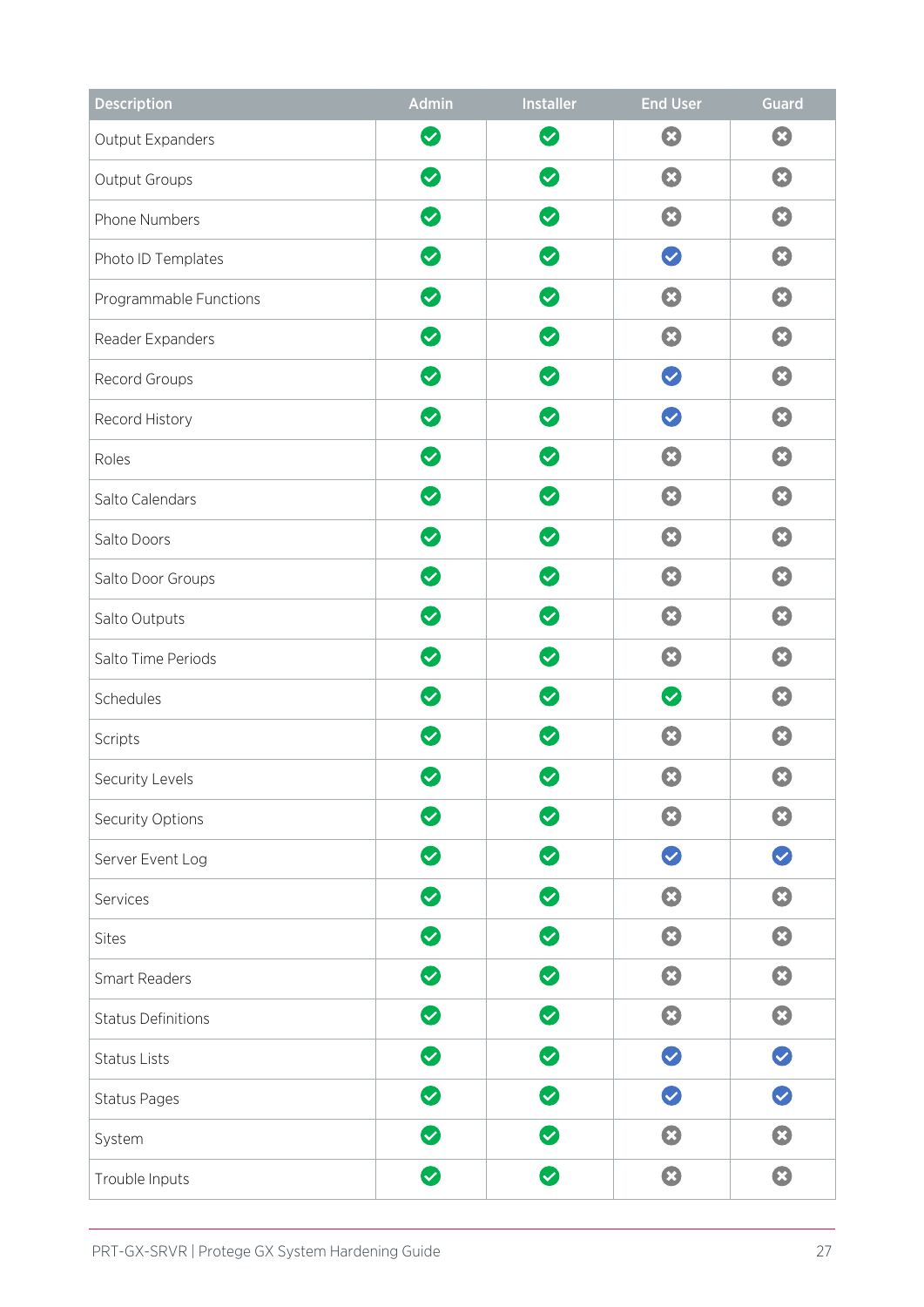| <b>Description</b>      | Admin                | Installer                 | <b>End User</b>           | <b>Guard</b>          |
|-------------------------|----------------------|---------------------------|---------------------------|-----------------------|
| Users                   | $\bullet$            | $\bullet$                 | Ø                         | $\boldsymbol{\Omega}$ |
| User Images             | Ø                    | $\bullet$                 | $\bullet$                 | $\boldsymbol{\Omega}$ |
| User Import             | $\bullet$            | $\bullet$                 | $\mathbf{C}$              | $\mathbf{C}$          |
| User Reports            | $\bullet$            | Ø                         | Ø                         | $\mathbf{C}$          |
| Variables               | $\bullet$            | Ø                         | $\mathbf{\Omega}$         | $\mathbf{C}$          |
| Variable History        | $\bullet$            | Ø                         | $\boldsymbol{\heartsuit}$ | $\mathbf{C}$          |
| <b>VMS</b>              | Ø                    | $\bullet$                 | $\boldsymbol{\circ}$      | $\bullet$             |
| <b>VMS Cards</b>        | Ø                    | $\bullet$                 | Ø                         | $\bullet$             |
| <b>VMS Images</b>       | $\bullet$            | $\bullet$                 | $\bullet$                 | $\bullet$             |
| <b>VMS Pages</b>        | Ø                    | Ø                         | $\bullet$                 | $\bullet$             |
| <b>VMS Workstations</b> | Ø                    | Ø                         | $\boldsymbol{\heartsuit}$ | $\bullet$             |
| Web Links               | $\blacktriangledown$ | $\boldsymbol{\heartsuit}$ | Ø                         | $\boldsymbol{\Omega}$ |